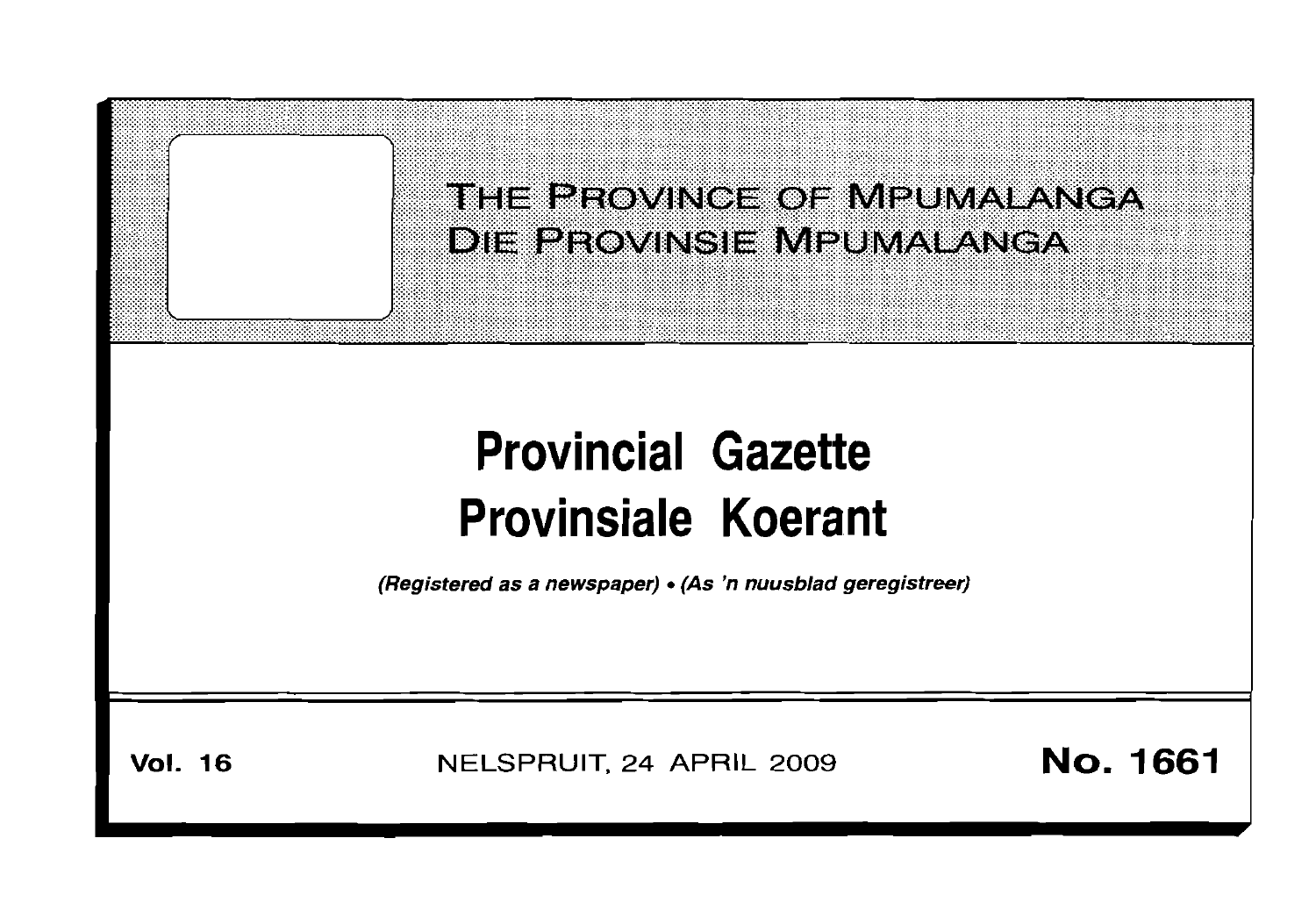No.

# **CONTENTS • INHOUD**

*Page Gazette* No. No.

## **GENERAL NOTICES· ALGEMENE KENNISGEWINGS**

| 106 |                                                                                      | 8  | 1661 |
|-----|--------------------------------------------------------------------------------------|----|------|
| 106 |                                                                                      | 9  | 1661 |
| 107 |                                                                                      | 10 | 1661 |
| 107 |                                                                                      | 10 | 1661 |
| 108 | Town-planning and Townships Ordinance (15/1986): Lydenburg Amendment Scheme 257/95   | 10 | 1661 |
| 108 |                                                                                      | 11 | 1661 |
| 109 | Town-planning and Townships Ordinance (15/1986): Lydenburg Amendment Scheme 258/95   | 11 | 1661 |
| 109 |                                                                                      | 11 | 1661 |
| 110 | Town-planning and Townships Ordinance (15/1986): Steve Tshwete Amendment Scheme 343  | 12 | 1661 |
| 110 |                                                                                      | 12 | 1661 |
| 111 |                                                                                      | 12 | 1661 |
| 111 |                                                                                      | 13 | 1661 |
| 113 | Town-planning and Townships Ordinance (15/1986): Steve Tshwete Amendment Scheme 343  | 13 | 1661 |
| 113 |                                                                                      | 13 | 1661 |
| 114 |                                                                                      | 14 | 1661 |
| 114 |                                                                                      | 14 | 1661 |
| 115 | Town-planning and Townships Ordinance (15/1986): Steve Tshwete Amendment Scheme 345  | 14 | 1661 |
| 115 |                                                                                      | 15 | 1661 |
| 116 | Town-planning and Townships Ordinance (15/1986): Lydenburg Amendment Scheme 206/1995 | 15 | 1661 |
| 116 |                                                                                      | 15 | 1661 |
| 117 |                                                                                      | 16 | 1661 |
| 117 |                                                                                      | 16 | 1661 |
| 118 |                                                                                      | 16 | 1661 |
| 118 |                                                                                      | 17 | 1661 |
| 119 |                                                                                      | 17 | 1661 |
| 119 |                                                                                      | 18 | 1661 |
| 120 |                                                                                      | 18 | 1661 |
|     |                                                                                      |    |      |

## **LOCAL AUTHORITY NOTICES· PLAASLIKE BESTUURSKENNISGEWINGS**

| 90  | Town-planning and Townships Ordinance (15/1986): Govan Mbeki Municipality: Establishment of township: Bethal      | 18 | 1661 |
|-----|-------------------------------------------------------------------------------------------------------------------|----|------|
| 90  | Ordonnansie op Dorpsbeplanning en Dorpe (15/1986): Govan Mbeki Munisipaliteit: Stigting van dorp: Bethal-         | 19 | 1661 |
| 100 | Local Government: Municipal Property Rates Act, 2004: Mbombela Municipality: Public notice calling for inspection | 19 | 1661 |
| 101 |                                                                                                                   | 20 | 1661 |
| 102 |                                                                                                                   | 20 | 1661 |
| 103 |                                                                                                                   | 21 | 1661 |
|     |                                                                                                                   | 21 | 1661 |
|     |                                                                                                                   | 21 | 1661 |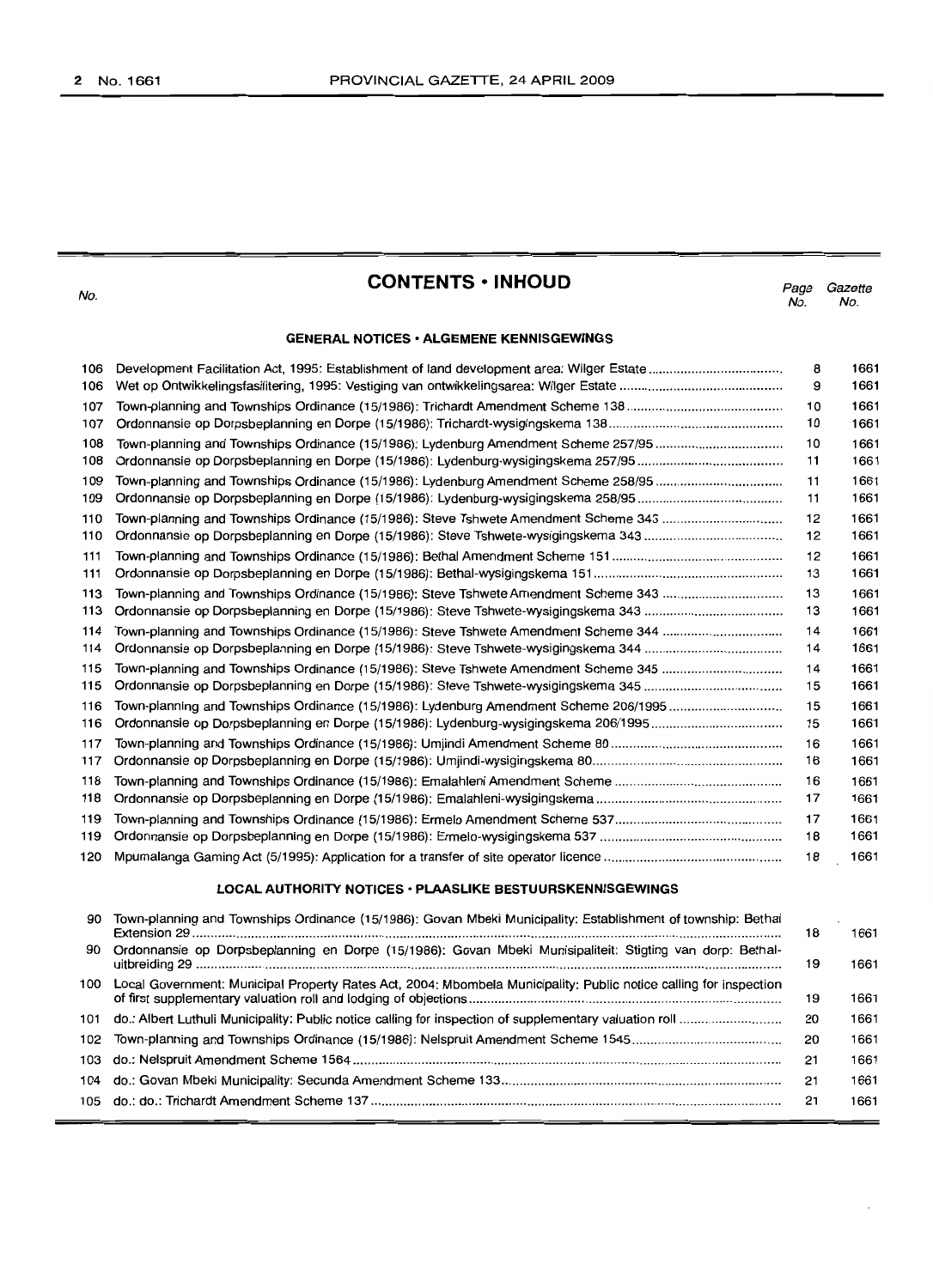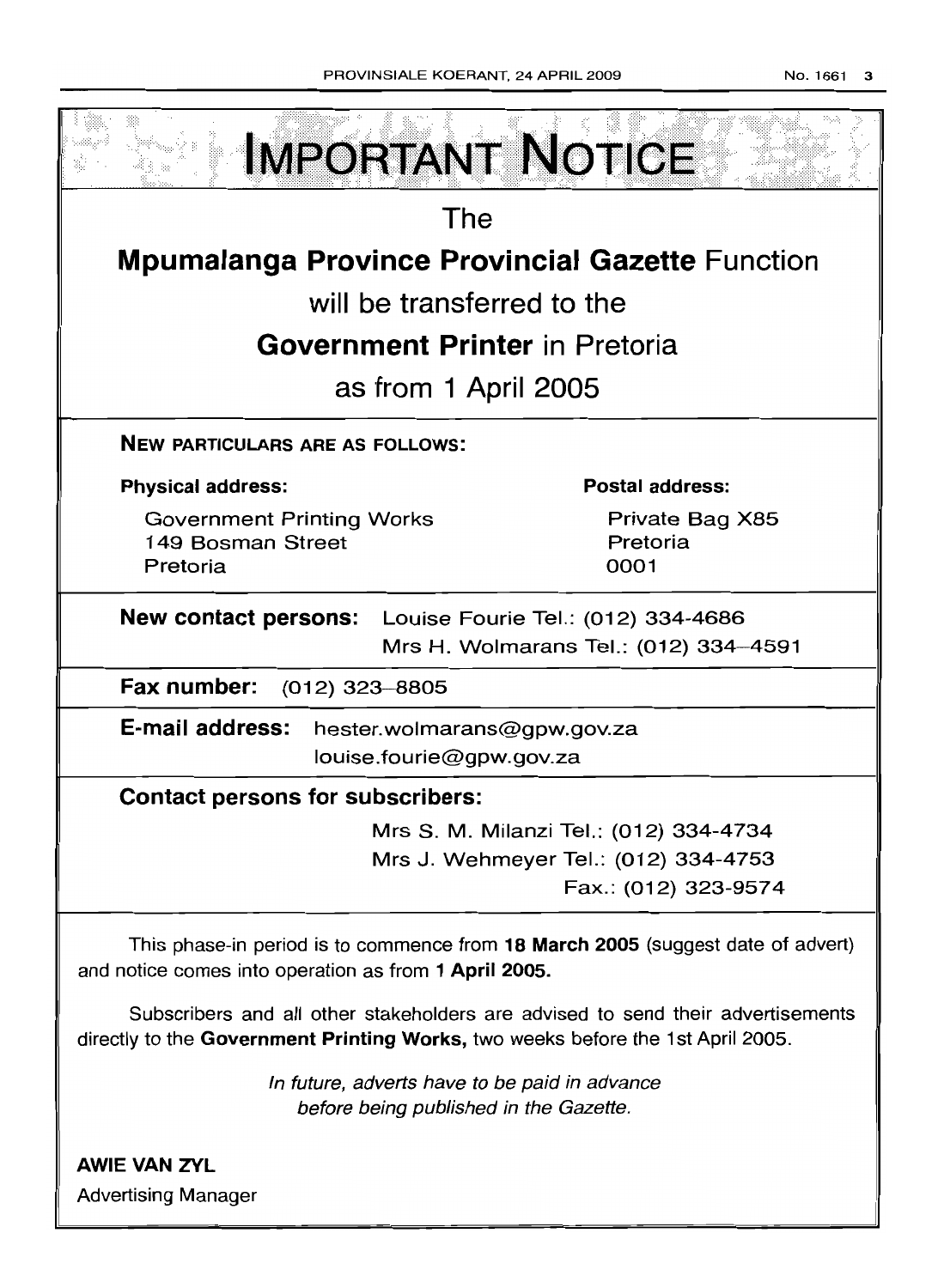IT IS THE CLIENTS RESPONSIBILITY TO ENSURE THAT THE CORRECT AMOUNT IS PAID AT THE CASHIER OR DEPOSITED INTO THE GOVERNMENT PRINTING WORKS BANK ACCOUNT AND ALSO THAT THE REQUISITION/COVERING LETTER TOGETHER WITH THE ADVERTISEMENTS AND THE PROOF OF DEPOSIT REACHES THE GOVERNMENT PRINTING WORKS IN TIME FOR INSERTION IN THE PROVINCIAL GAZETTE.

**No ADVERTISEMENTS WILL BE PLACED WITHOUT PRIOR PROOF OF PRE-PAYMENT.**

# 1/4page **R 187.37** Letter Type: Arial Size: 10 Line Spacing: At: Exactly 11pt **A PRICE INCREASE OF 8,5% WILL BE EFFECTIVE ON ALL TARIFFS FROM 1 MAY2008** 1/4page **R 374.75** Letter Type: Arial Size: 10 Line Spacing: At: Exactly 11 pt 1/4 page **R 562.13** Letter Type: Arial Size: 10 Line Spacing: At: Exactly 11 pt 1/4 page **R 749.50** Letter Type: Arial Size: 10

SUBSCRIPTION: R 163,35 PER YEAR / R 749.50 PER PAGE = 25CM = R 30,00

Line Spacing: At: Exactly 11pt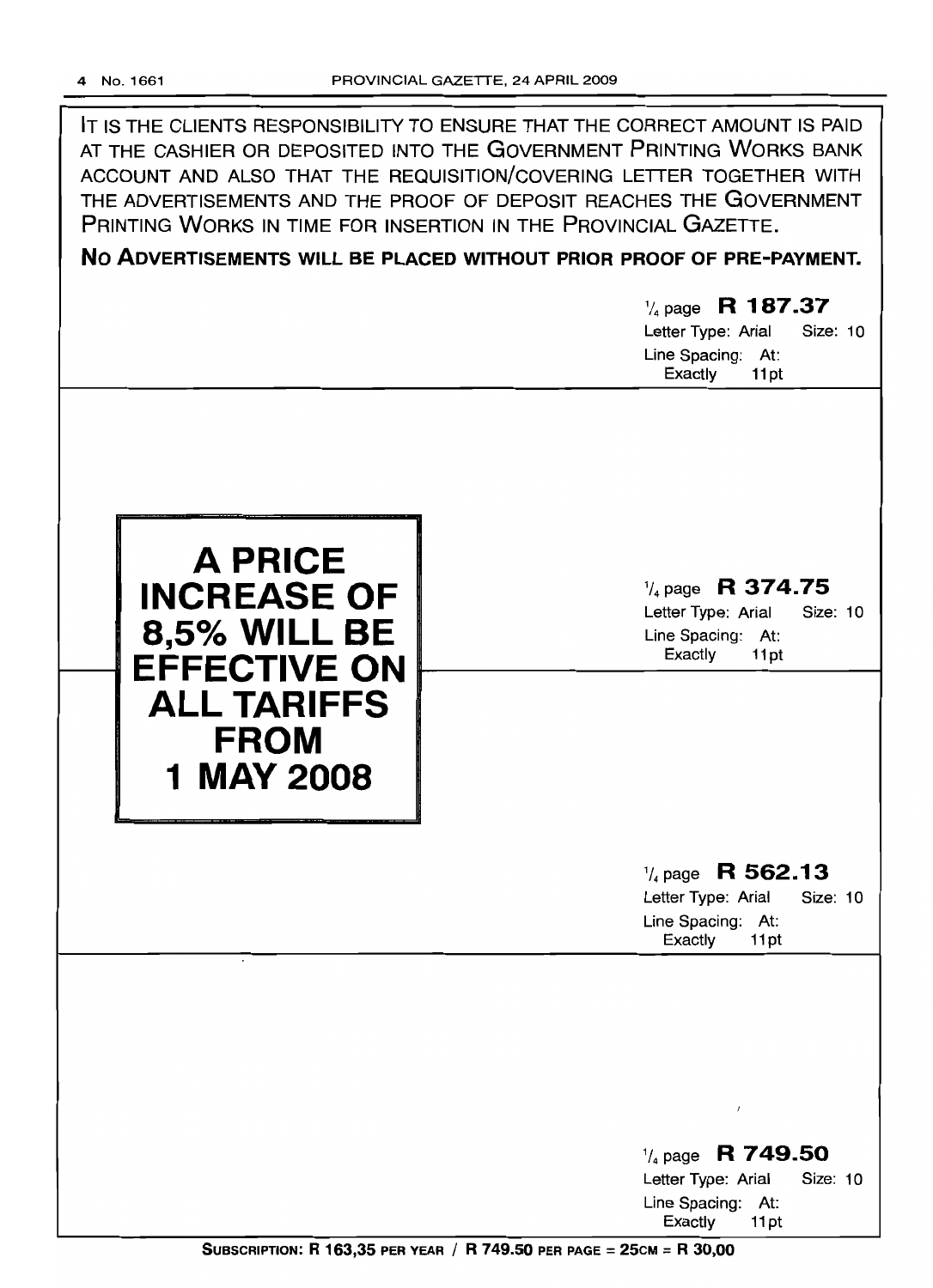

## **THE GOVERNMENT PRINTER INDEMNIFIED AGAINST LIABILITY**

- 4. The Government Printer will assume no liability in respect of-
	- (1) any delay in the publication of a notice or publication of such notice on any date other than that stipulated by the advertiser;
	- (2) erroneous classification of a notice, or the placement of such notice in any section or under any heading other than the section or heading stipulated by the advertiser;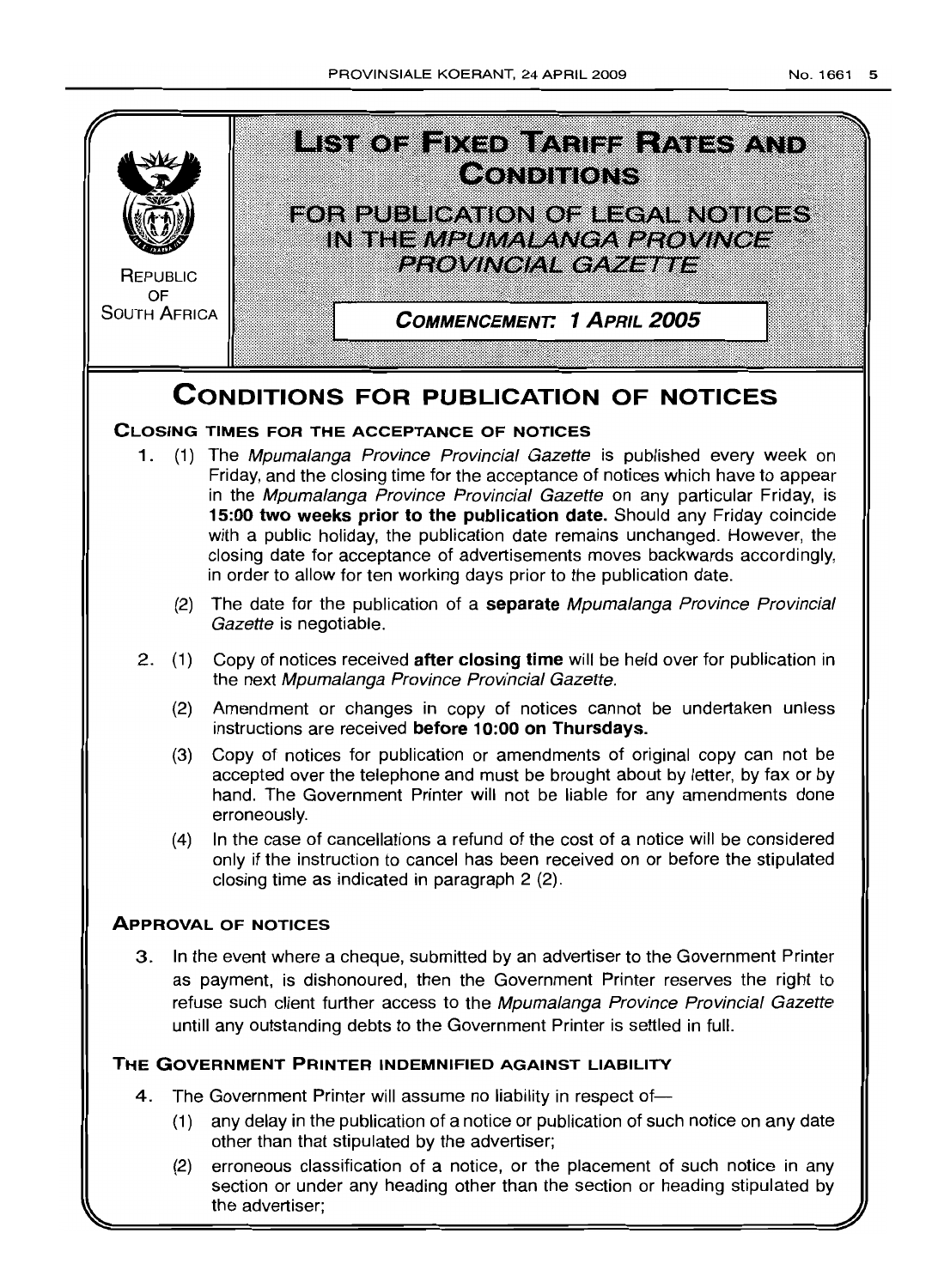r

(3) any editing, revision, omission, typographical errors or errors resulting from faint or indistinct copy.

## **LIASIL1TY OF ADVERTISER**

5. Advertisers will be held liable for any compensation and costs arising from any action which may be instituted against the Government Printer in consequence of the publication of any notice.

## **COpy**

- 6. Copy of notices must be typed on one side of the paper only and may not constitute part of any covering letter or document.
- 7. At the top of any copy, and set well apart from the notice, the following must be stated:

Where applicable

- (1) The heading under which the notice is to appear.
- (2) The cost of publication applicable to the notice, in accordance with the "Word Count Table".

## **PAYMENT OF COST**

- 9. **With effect from 1 April 2005 no notice will be accepted for publication unless the cost of the insertion(s) is prepaid in CASH or by CHEQUE or POSTAL ORDERS. It can be arranged that money can be paid into the banking account of the Government Printer, in which case the deposit slip accompanies the advertisement before publication thereof.**
- 10. (1) The cost of a notice must be calculated by the advertiser in accordance with the word count table.
	- (2) Where there is any doubt about the cost of publication of a notice, and in the case of copy, an enquiry, accompanied by the relevant copy, should be addressed to the **Advertising Section, Government Printing Works, Private Bag X85, Pretoria, 0001 [Fax: (012) 323-8805],** before publication.
- **11.** Overpayment resulting from miscalculation on the part of the advertiser of the cost of publication of a notice will not be refunded, unless the advertiser furnishes adequate reasons why such miscalculation occurred. In the event of underpayments, the difference will be recovered from the advertiser, and the notice(s) will not be published until such time as the full cost of such publication has been duly paid in cash or by cheque or postal orders, or into the banking account.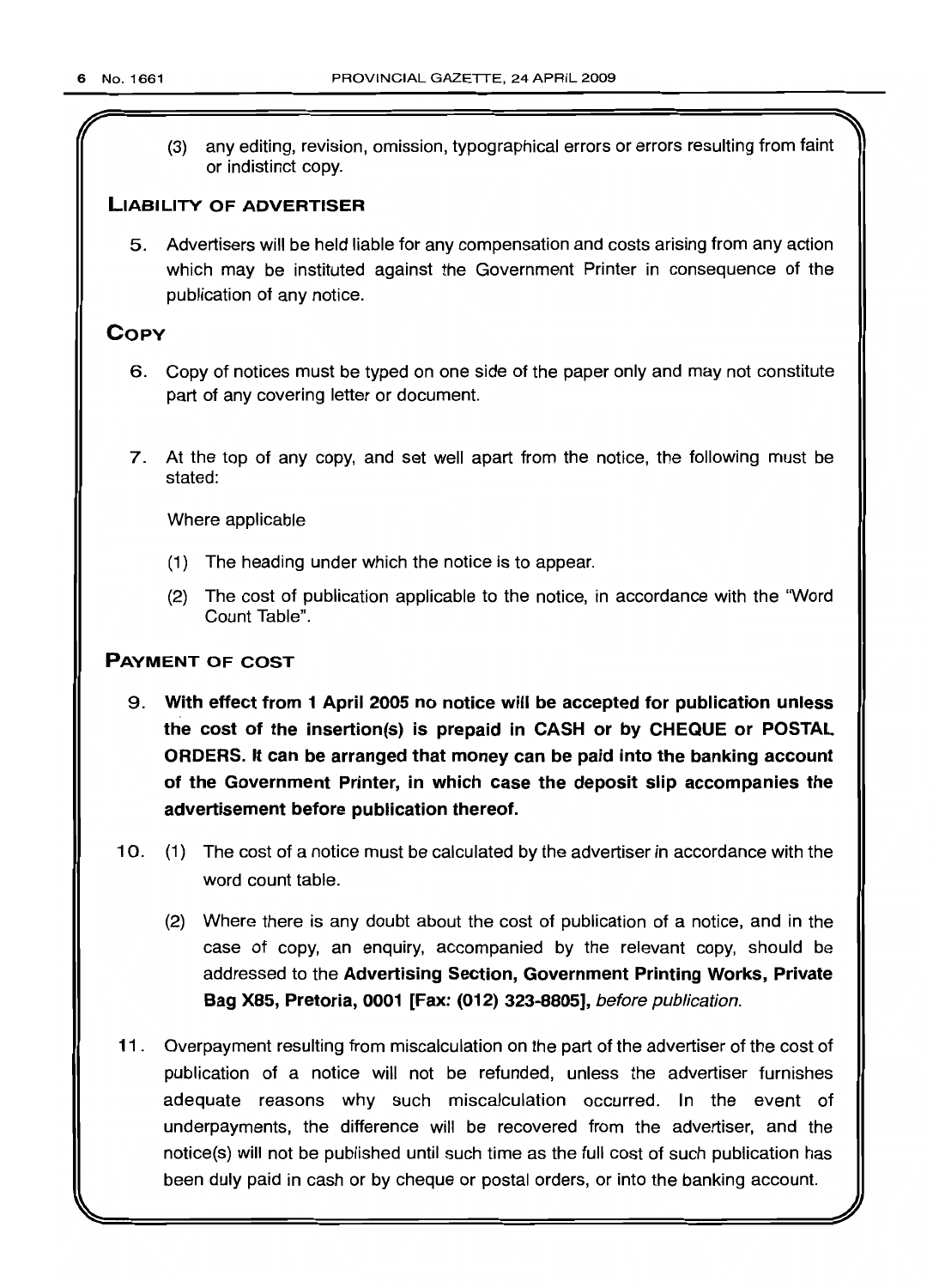- 12. In the event of a notice being cancelled, a refund will be made only if no cost regarding the placing of the notice has been incurred by the Government Printing Works.
- 13. The Government Printer reserves the right to levy an additional charge in cases where notices, the cost of which has been calculated in accordance with the Word Count Table, are subsequently found to be excessively lengthy or to contain overmuch or complicated tabulation.

## PROOF OF PUBLICATION

14. Copies of the Mpumalanga Province Provincial Gazette which may be required as proof of publication, may be ordered from the Government Printer at the ruling price. The Government Printer will assume no liability for any failure to post such Mpumalanga Province Provincial Gazette(s) or for any delay in despatching it/them.

# **GOVERNMENT PRINTERS BANK ACCOUNT PARTICULARS**

Bank: ABSA

BOSMAN STREET

Account No.: 4057114016

Branch code: 632005

Reference No.: 00000047

Fax No.: (012) 323 8805

## Enquiries:

| Mrs. L. Fourie    | Tel.: (012) 334-4686 |
|-------------------|----------------------|
| Mrs. H. Wolmarans | Tel.: (012) 334-4591 |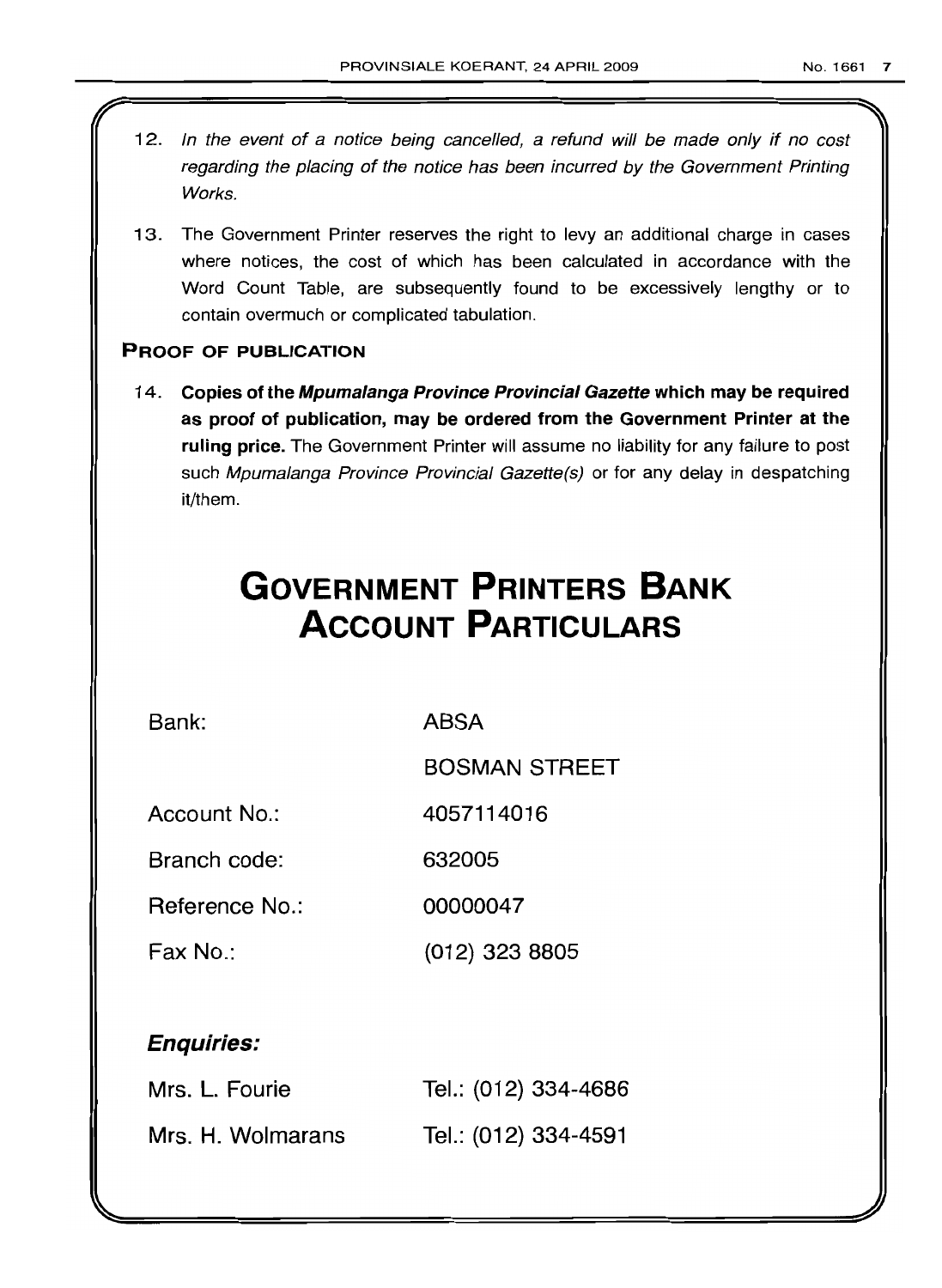# **GENERAL NOTICES • ALGEMENE KENNISGEWINGS**

## **NOTICE 106 OF 2009**

#### **WILGER ESTATE**

#### NOTICE: PROPOSED LAND DEVELOPMENT APPLICATION

## [REGULATION 21 (10) OF THE DEVELOPMENT FACILITATION REGULATIONS IN TERMS OF THE DEVELOPMENT FACILITATION ACT, 1995]

I, Viljoen du Plessis of Metroplan Town and Regional Planners, acting on behalf of Hermanus Christiaan Schoeman, have lodged an appliation in terms of the Development Facilitation Act, 1995, for the establishment of a land development area to be known as Wilger Estate, located on a portion of Portion 10 of the farm Jonkersdam 391 IR, which property is situated some 10 km north-west of the Central Business District of Standerton in the direction of Leandra along the R50 provincial route. The Jonkersdam is situated on the farm and forms part of the proposed land development area.

The proposed development area will consist of the following:

- 124 erven zoned for "Residential 1" purposes.
- 1 erf zoned for "Residential 3" purposes at a density of 30 units per hectare, thus resulting in some 32 units.
- 6 erven zoned "Special" for Private Open Space.
- 1 erf zoned "Special" for Private Open Space, a clubhouse with ancillary uses and engineering services.
- 1 erf zoned "Special" for access, access control and the conveyance of engineering services.

The land development application seeks the following relief in terms of the Act:

- The approval of the proposed layout plan for the development area.
- The amendment of the Peri-Urban Town-planning Scheme, 1975, by the rezoning of the property to provide for the development rights.
- The removal of conditions A, C and D in Deed of Transfer T58420/1980.
- Cancellation of the servitude registered on 28 December 1931 under 582/1931-S, which gives access to the general public to the Jonkersdam over the subject property.
- The suspension of section 24 (7) (1) of the National Environmental Management Act, 1998, in terms of section 32 (2) (i) (vi) of the Development Facilitation Act, No. 67 of 1995.
- The suspension of the provisions of the Division of Agricultural Land Act, 1970 (Act 70 of 1970).
- A notice to be served in terms of section 11 of the Restitution of Land Act (Act 22 of 1994) to the Land Claims Commissioner, Mpumalanga.
- The approval of the conditions of establishment for the land development area to be known as Wilger Estate.

The application will be considered at a Tribunal hearing to be held at the Appledew Guesthouse in Standerton, on 30 July 2009 at 09hOO and the pre-hearing conference will be held at Building 8, Government Complex, No. 7 Government Boulevard, Nelspruit, on 2 July 2009 at 09hOO.

Please note that in terms of the Development Facilitation Act, 1995:

1. You may, within 21 days from the date of this notice, provide the Designated Officer with written representations in support of the application, or any other written representations you wish to make, not amounting to an objection, in which case you are not required to attend the tribunal hearing; or

2. If your comments constitute an objection to any aspect of the land development application, you or your representative must appear in person before the tribunal on the date mentioned above, or on any other date of which you may be given notice.

Any written objection or representation must state the name and address of the person or body making the objection or representation, the interest that such person or body has in the matter, and the reasons for the objection or representation, and must be delivered (within the said 21 days) to the Designated Officer, Ms Refilwe Motaung, Mpumalanga Development Tribunal at Simunye Corner Building, c/o De Waal and Anderson Streets, Nelspruit, and to Metroplan at the address given above.

The relevant plans, documents and information are available for inspection at the office of the Designated Officer of the Gauteng Development Tribunal, Ms Refilwe Motaung, Mpumalanga Development Tribunal at the Simunye Corner Building, c/o De Waal and Anderson Streets, Nelspruit, and at the office of Metroplan Town and Regional Planners, 96 Rauch Avenue, Georgeville, Pretoria, for a period of 21 days from 17 April 2009.

If you have any queries you may contact the Designated Officer on Telephone No. (013) 756-9018 and Fax No. (013) 756-9023 or Metroplan at Telephone Number (012) 804-2522 and Fax Number (012) 804-2877.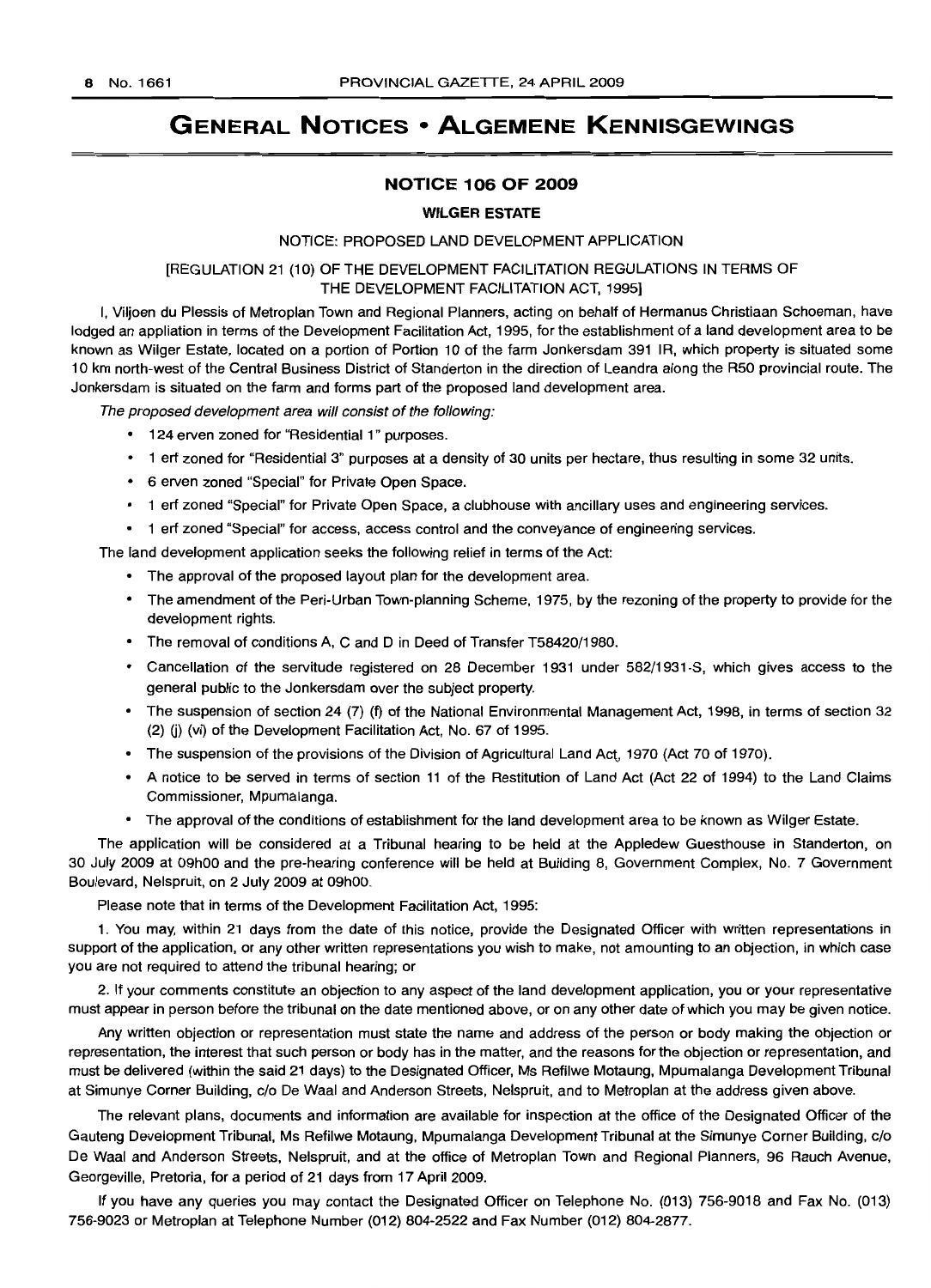## **KENNISGEWING 106 VAN 2009**

#### **WILGER ESTATE**

## KENNISGEWING: VOORGESTELDE GRONDONTWIKKELINGSGEBIED

## [REGULASIE 21 (10) VAN DIE ONTWIKKElINGSFASllITERINGS REGULASIES INGEVOLGE DIE WET OP ONTWIKKElINGSFASllITERING, 1995]

Ek, Viljoen du Plessis van Metroplan Stads- en Streekbeplanners, tree op namens Hermanus Christiaan Schoeman en doen aansoek ingevolge die Wet op Ontwikkelingsfasilitering, 1995, vir die vestiging van 'n ontwikkelingsarea wat bekend sal staan as die Wilger Estate, op 'n gedeelte van Gedeelte 10 van die plaas Jonkersdam 391 IS. Die eiendom is sowat 10 km noord-wes van die sentrale besigheidsgebied van Standerton in die rigting van Leandra op die R50 provinsiale roete gelee. Die Jonkersdam is op die plaas gelee en vorm deel van die voorgestelde ontwikkelingsgebied.

Die voorgestelde ontwikkelingsgebied sal uit die volgende bestaan:

- 124 erwe gesoneer vir "Residensieel 1" doeleindes.
- 1 erf gesoneer vir "Residensieel 3" doeleindes teen 'n digtheid van 30 eenhede per hektaar, om dus sowat 32 eenhede te skep.
- 6 erwe gesoneer "Spesiaal" vir Privaat Oopruimte.
- 1 erf gesoneer "Spesiaal" vir Privaat Oopruimte, 'n klubhuis met aanverwante fasiliteite en ingenieursdienste.
- 1 erf gesoneer "Spesiaal" vir toegang, toegangsbeheer en die verspreiding van ingenieursdienste.

Die grondgebruiksaansoek versoek uitspraak ten opsigte van die volgende, ingevolge die bepalings van die Wet:

- Die goedkeuring van die voorgestelde uitlegplan vir die ontwikkelingsgebied.
- Die wysiging van die Peri-Urban Dorpsbeplanningskema, 1975, deur die hersonering van die onderwerpeiendom om te voorsien vir die voorgestelde grondgebruiksregte.
- Die opheffing van titelvoorwaardes A, C en D in Akte van Transport 58420/1980.
- Die kansellasie van die serwituut soos geregistreer op 28 Desember 1931 as 582/1931-S, wat toegang verleen aan die algemene publiek tot die Jonkersdam, oor die aansoekeiendom.
- Die opskorting van bepalings van afdeling 24 (7) (f) van die Nasionale Omgewingsbestuur Wet, 1998 (Wet 107 van 1998).
- Die opskorting van die bepalings van die Wet op Verdeling van Landbougrond, 1970 (Wet 70 van 1970).
- Die betekening van 'n kennisgewing ingevolge afdeling 11 van die Restitusie van Grondwet (Wet 22 van 1994) aan die Grondeise Kommissaris, Mpumalanga.
- Die goedkeuring van die stigtingsvoorwaardes vir die grondontwikkelingsgebied vir die Wilger Estate.

Die aansoek sal oorweeg word by 'n Tribunaalverhoor wat gehou sal word by die Appledew Gastehuis in Standerton, op 30 Julie 2009 om 09hOO en die voorverhoor sal in Gebou 8, Regeringskompleks, No.7 Government Boulevard, Nelspruit, op 2 Julie 2009 om 09hOO plaasvind.

Persone wat belang het by die aansoek moet kennis neem dat:

1. U mag binne 21 dae vanaf die datum van hierdie kennisgewing, skriftelike kommentaar ten gunste van die aansoek, of enige ander kommentaar wat u wil lewer wat nie 'n beswaar teen die aansoek is nie, aan die aangewese beampte lewer; of

2. Indien u kommentaar 'n beswaar teen die aansoek vir die vestiging van die ontwikkelingsarea is, moet u of u verteenwoordiger op genoemde datum of enige ander datum waarvan u in kennis gestel mag word, voor die Tribunaal verskyn.

Enige skriftelike besware of vertoë moet die naam en adres van die persoon of instansie wie die beswaar of vertoë lewer, die belang wat sodanige persoon of instansie in die aangeleentheid het en die redes vir die beswaar meld, en moet aan die Aangewese Beampte, Me. Refilwe Motaung, van die Mpumalanga Ontwikkelingstribunaal, by die Simunye Gebou, h/v De Waal- & Andersonstrate, Nelspruit, ingedien word.

Die relevant plan(ne), dokument(e) en inligting lê ter insae by die kantore van die Aangewese Beampte, Me. Refilwe Motaung, van die Mpumalanga Ontwikkelingstribunaal, by die Simunye Gebou, h/v De Waal- & Andersonstrate, Ne/spruit, en by die kantore van Metroplan Stads- en Streeksbeplanners, Rauchstraat 69, Georgeville, Pretoria, vir 'n tydperk van 21 dae vanaf 17 April 2009.

Indien u enige navrae het mag u die Aangewese Beampte kontak by Telefoonnommer (013) 756-9018 of Faksnommer (013) 756-9023, of Metroplan by Telefoonnommer (012) 804-2522 en Faksnommer (012) 804-2788.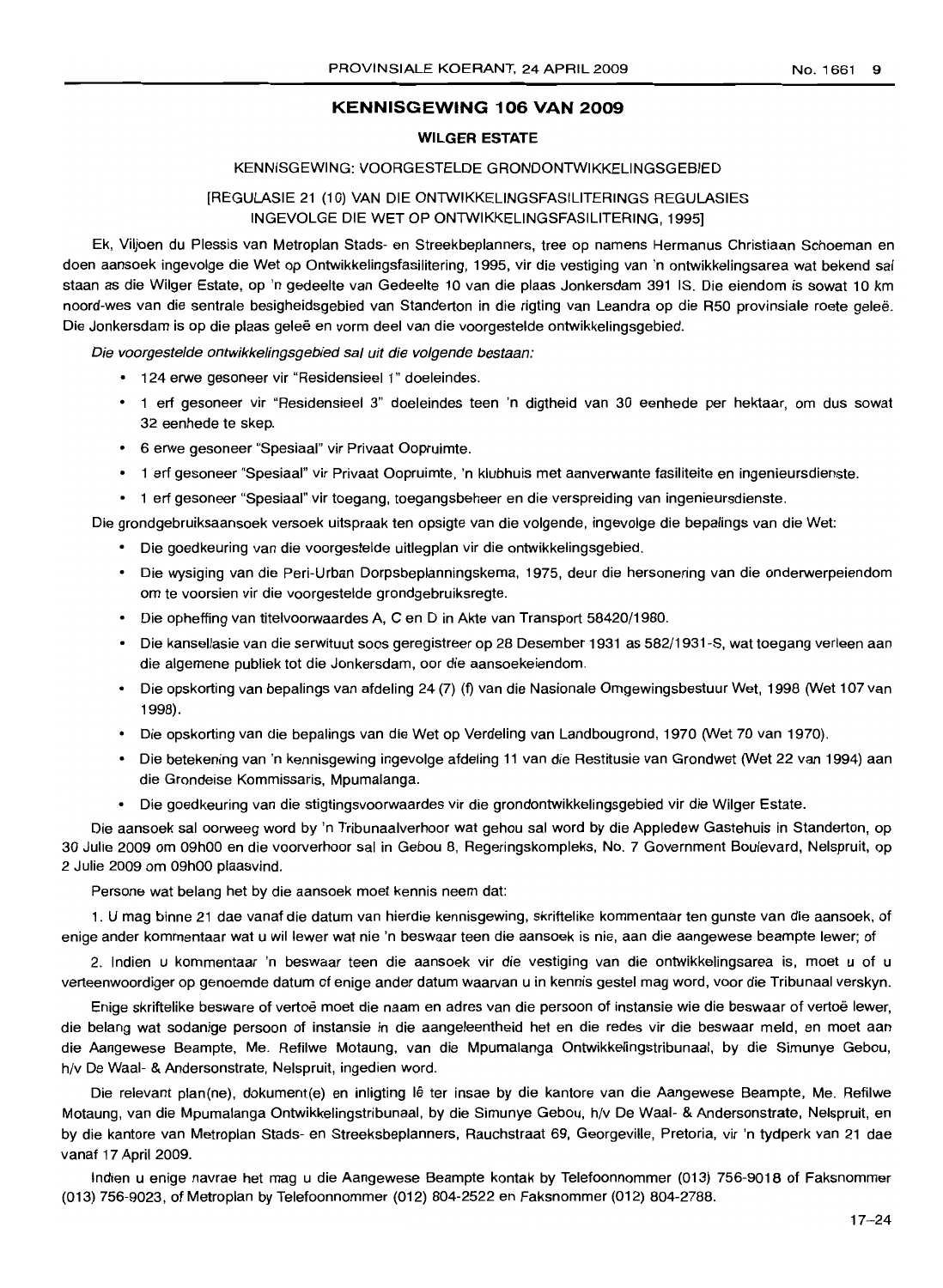$\overline{1}$ 

## **NOTICE 107 OF 2009**

#### **TRICHARDT AMENDMENT SCHEME 138**

## NOTICE OF APPLICATION FOR AMENDMENT OF TOWN-PLANNING SCHEME IN TERMS OF SECTION 56 (1) (b) (i) OF THE TOWN-PLANNING AND TOWNSHIPS ORDINANCE, 1986 (ORDINANCE 15 OF 1986)

I, Hendrik Lochner Susan, the authorised agent of the owner of Erven 345, 347 & 349, Trichardt, Registration Division IS, Province of Mpumalanga, hereby give notice in terms of section 56 (1) (b) (i) of the Town-planning and Townships Ordinance, 1986, that I have applied to the Govan Mbeki Municipality for the amendment of the town-planning scheme known as the Trichardt Town-planning Scheme, 1988, by the rezoning of the property described above, situated adjacent to each other in Van Schalkwyk Street, Trichardt, from "Residential 1" to "Industrial 1".

Particulars of the application will lie for inspection during normal office hours at the Municipal Manager, Govan Mbeki Municipality, Central Business Area, Secunda, 2302, for a period of 28 days from 17 April 2009.

Objections to or representations in respect of the application must be lodged with or made in writing to the Municipal Manager, Govan Mbeki Municipality, Private Bag X1017, Secunda, 2302, within a period of 28 days from 17 April 2009.

Address of agent: Reed & Partners Secunda, PO Box 985, Secunda, 2302. Telephone number: (017) 631-1394. Fax number: (017) 631-1770. .**- .**

#### **KENNISGEWING 107 VAN 2009**

#### **TRICHARDT-WYSIGINGSKEMA 138**

KENNISGEWING VAN AANSOEK OM WYSIGING VAN DORPSBEPLANNINGSKEMA INGEVOLGE ARTIKEL 56 (1) (b) (i) VAN DIE ORDONNANSIE OP DORPSBEPLANNING EN DORPE, 1986 (ORDONNANSIE 15 VAN 1986)

Ek, Hendrik Lochner Susan, synde die gemagtigde agent van die eienaar van Erwe 345, 347 & 349, Trichardt, Registrasie Afdeling IS, provinsie Mpumalanga, gee hiermee, ingevolge artikel 56 (1) (b) (i) van die Ordonnansie op Dorpsbeplanning en Dorpe, 1986, kennis dat ek by Govan Mbeki Munisipaliteit aansoek gedoen het om die wysiging van die dorpsbeplanningskema, bekend as Trichardt Dorpsbeplanningskema, 1988, deur die hersonering van die eiendom hierbo beskryf, gelee aangrensend aan mekaar in Van Schalkwykstraat, Trichardt, van "Residensieel 1" na "Industrieel 1".

Besonderhede van die aansoek lê ter insae gedurende gewone kantoorure by die kantoor van die Munisipale Bestuurder, Govan Mbeki Munisipaliteit, Sentrale Besigheidsarea, Secunda, 2302, vanaf 17 April 2009.

Besware teen of vertoë ten opsigte van die aansoek moet binne 'n tydperk van 28 dae vanaf 17 April 2009, skriftelik by of tot die Munisipale Bestuurder, Govan Mbeki Munisipaliteit, Privaatsak X1017, Secunda, 2302, gerig word.

Adres van die agent: Reed & Vennote Secunda, Posbus 985, Secunda, 2302. Telefoonnommer: (017) 631-1394. Faksnommer: (017) 631-1770.

17-24

## **NOTICE 108 OF 2009**

#### **LYDENBURG AMENDMENT SCHEME** 257/95

I, Petrus Jacobus Buys, being the authorized agent of the owner of Erven 563, 564 and 565, all Lydenburg Township, hereby give notice in terms of section 56 (1) (b) (i) of the Town-planning and Townships Ordinance, 1986 (Ordinance No. 15 of 1986), that I have applied to the Thaba Chweu Municipality for the amendment of the Lydenburg Town-planning Scheme, 1995, by the rezoning of Erven 563, 564 and 565, all Lydenburg Township, situated in Schoeman Street from "Residential 1" to "Business 1",

Particulars of the application will lie for inspection during normal office hours at the office of the Town Planner, Room 33, Department Technical & Engineering Services, Civic Centre, Thaba Chweu Municipality, 1 Central Street, Lydenburg, for a period of 28 days from 17 April 2009.

Objections to or representations in respect of the application must be lodged with or made in writing to the Town Planner at the above address or at P.O. Box 61, Lydenburg, 1120, within a period of 28 days from 17 April 2009.

Address of the agent: Pieterse, Du Toit and Associates CC, P.O. Box 11306, Bendor Park, Polokwane, 0699. Tel: (015) 297-4970/1. Fax: (015) 297-4584.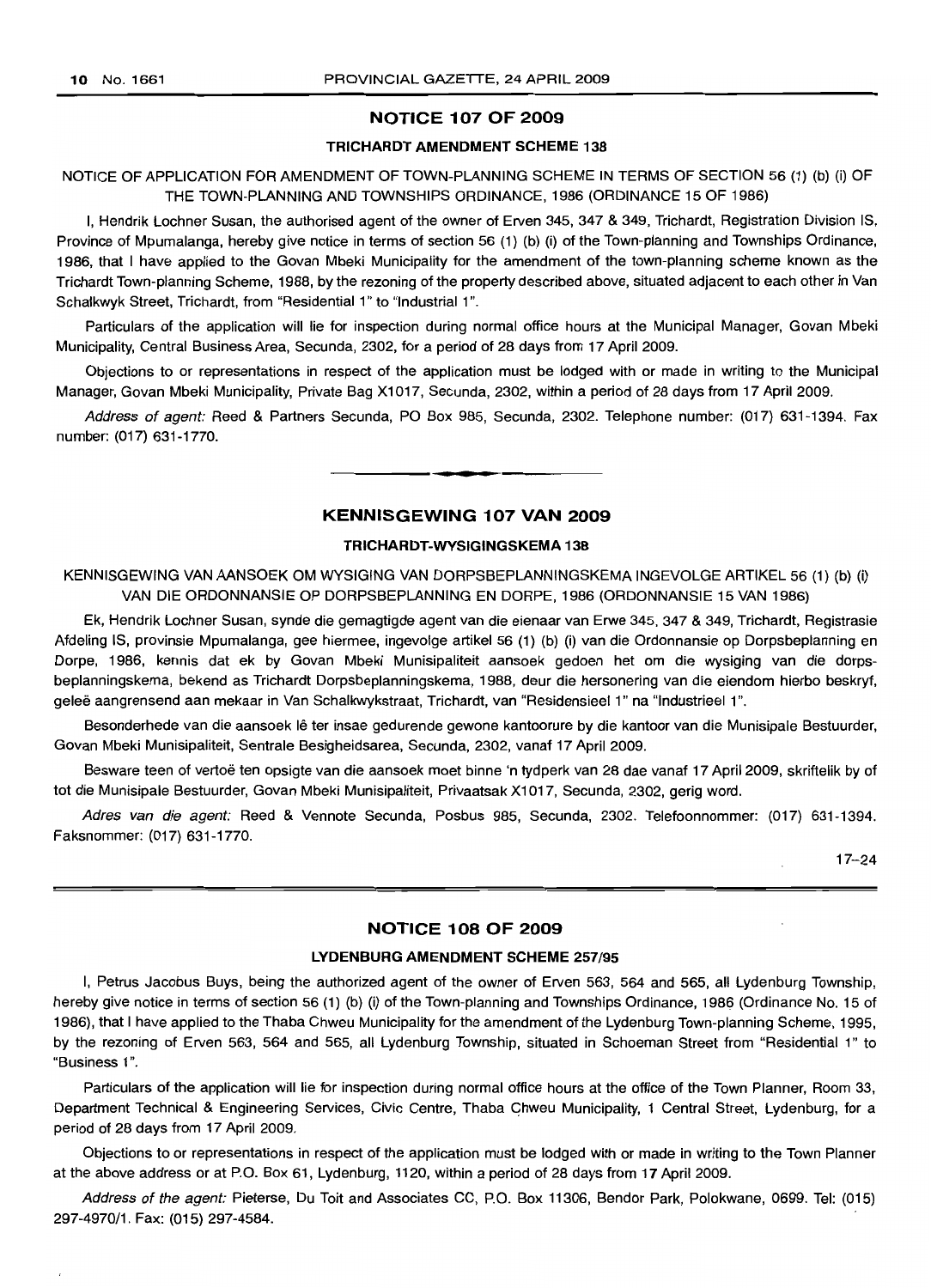## **KENNISGEWING 108 VAN 2009**

## **LYDENBURG-WYSIGINGSKEMA** 257/95

Ek, Petrus Jacobus Buys, synde die gemagtigde agent van die eienaar van Erwe 563, 564 en 565, almal Lydenburg Dorpsgebied, gee hiermee, ingevolge artikel 56 (1) (b) (i) van die Ordonnansie op Dorpsbeplanning en Dorpe, 1986 (Ordonnansie No. 15 van 1986), kennis dat ek by die Thaba Chweu Munisipaliteit aansoek gedoen het om die wysiging van die Lydenburg Dorpsbeplanningskema, 1995, deur die hersonering van Erwe 563, 564 en 565, almal Lydenburg Dorpsgebied, gelee in Schoemanstraat, van "Residensieel 1" na "Besigheid 1".

Besonderhede van die aansoek Ie ter insae gedurende gewone kantoorure by die kantoor van die Stadsbeplanner, Kamer 33, Departement Tegniese- & Ingenieursdienste, Munisipale Gebou, Thaba Chweu Munisipaliteit, Sentraalstraat 1, Lydenburg, vir 'n tydperk van 28 dae vanaf 17 April 2009.

Besware teen of vertoë ten opsigte van die aansoek moet binne 'n tydperk van 28 dae vanaf 17 April 2009 skriftelik by of tot die Stadbeplanner by bovermelde adres of by Posbus 61, Lydenburg, 1120, ingedien of gerig word.

Adres van agent: Pieterse, Du Toit and Associates CC, Posbus 11306, Bendor Park, Polokwane, 0699. Tel: (015) 297-4970/1. Fax: (015) 297-4584.

17-24

## **NOTICE 109 OF 2009**

NOTICE OF APPLICATION FOR THE AMENDMENT OF A TOWN-PLANNING SCHEME IN TERMS OF SECTION 56 (1) (b) (i) OF THE TOWN-PLANNING AND TOWNSHIPS ORDINANCE, 1986 (ORDINANCE 15 OF 1986)

### **LYDENBURG AMENDMENT SCHEME** 258/95

We, Eliakim Development Projects, represented by Ms H Meintjes, being the authorised agent of the owner of the property, hereby gives notice in terms of section 56 (1) (b) (i) of the Town-planning and Townships Ordinance, 1986 (Ordinance 15 of 1986) that we have applied to Thaba Chweu Municipality for the amendment of the Town-planning Scheme known as Lydenburg Town-planning Scheme, 1995, by the rezoning of Portion 3 of Erf 1693, Lydenburg, from "Residential 1" with a density of one dwelling per erf to "Special" for the purposes of a guesthouse and a dwelling unit.

Particulars of this application will lie for inspection during normal office hours at the office of the Town Planner: Technical Services, Room 33, Thaba Chweu Local Municipality, for the period of 28 days from 17 April 2009.

Objections to or representations in respect of the application must be lodged with or made in writing and in duplicate to the Municipal Manager at the above address or at PO Box 61, Lydenburg, 1120, within a period of 28 days from 17 April 2009 (not later than 15 May 2009).

Address of applicant: Eliakim Development Projects, PO Box 12271, Nelspruit, 1200. Tel. 082 871 1990.

## **KENNISGEWING 109 VAN 2009**

**• I**

KENNISGEWING VAN AANSOEK OM WYSIGING VAN 'N DORPSBEPLANNINGSKEMA INGEVOLGE ARTIKEL 56 (1) (b) (i) VAN DIE ORDONNANSIE OP DORPSBEPLANNING EN DORPE, 1986 (ORDONNANSIE 15 VAN 1986)

#### **LYDENBURG-WYSIGINGSKEMA** 258/95

Ons, Eliakim Ontwikkelings Projekte, verteenwoordig deur Me H Meintjes, synde die gemagtigde agent van die eienaar van die eiendom hieronder vermeld, gee hiermee ingevolge artikel 56 (1) (b) (i) van die Ordonnansie Dorpsbeplanning en Dorpe, 1986 (Ordonnansie 15 van 1986), kennis dat ons by die Thaba Chweu Munisipaliteit aansoek gedoen het om die wysiging van die dorpsbeplanningskema, bekend as Lydenburg-dorpsbeplanningskema, 1995, deur die hersonering van Gedeelte 3 van Erf 1693, Lydenburg, van "Residensieel 1" met 'n digtheid van een woonhuis per erf na "Spesiaal" vir die doeleindes van 'n gastehuis en 'n wooneenheid.

Besonderhede van bogenoemde aansoek lê ter insae gedurende gewone kantoorure by die Stadsbeplanner: Tegniese Dienste, Kamer 33, Thaba Chweu Plaaslike Munisipaliteit: Lydenburg, vir 'n tydperk van 28 dae vanaf 17 April 2009.

Besware teen of vertoë ten opsigte van die aansoek moet binne 'n tydperk van 28 dae vanaf 17 April 2009 (nie later as 15 Mei 2009) skriftelik en in tweevoud by die Stadsbeplanner: Tegniese Dienste by die bovermelde adres of aan die Stadsbeplanner: Tegniese Dienste, Thaba Chweu Plaaslike Munisipaliteit, Posbus 61 , Lydenburg, 1120, ingedien of gerig word.

Adres van applikant: Eliakim Ontwikkelings Projekte, Posbus 12271, Nelspruit, 1200. Tel. 082 871 1990.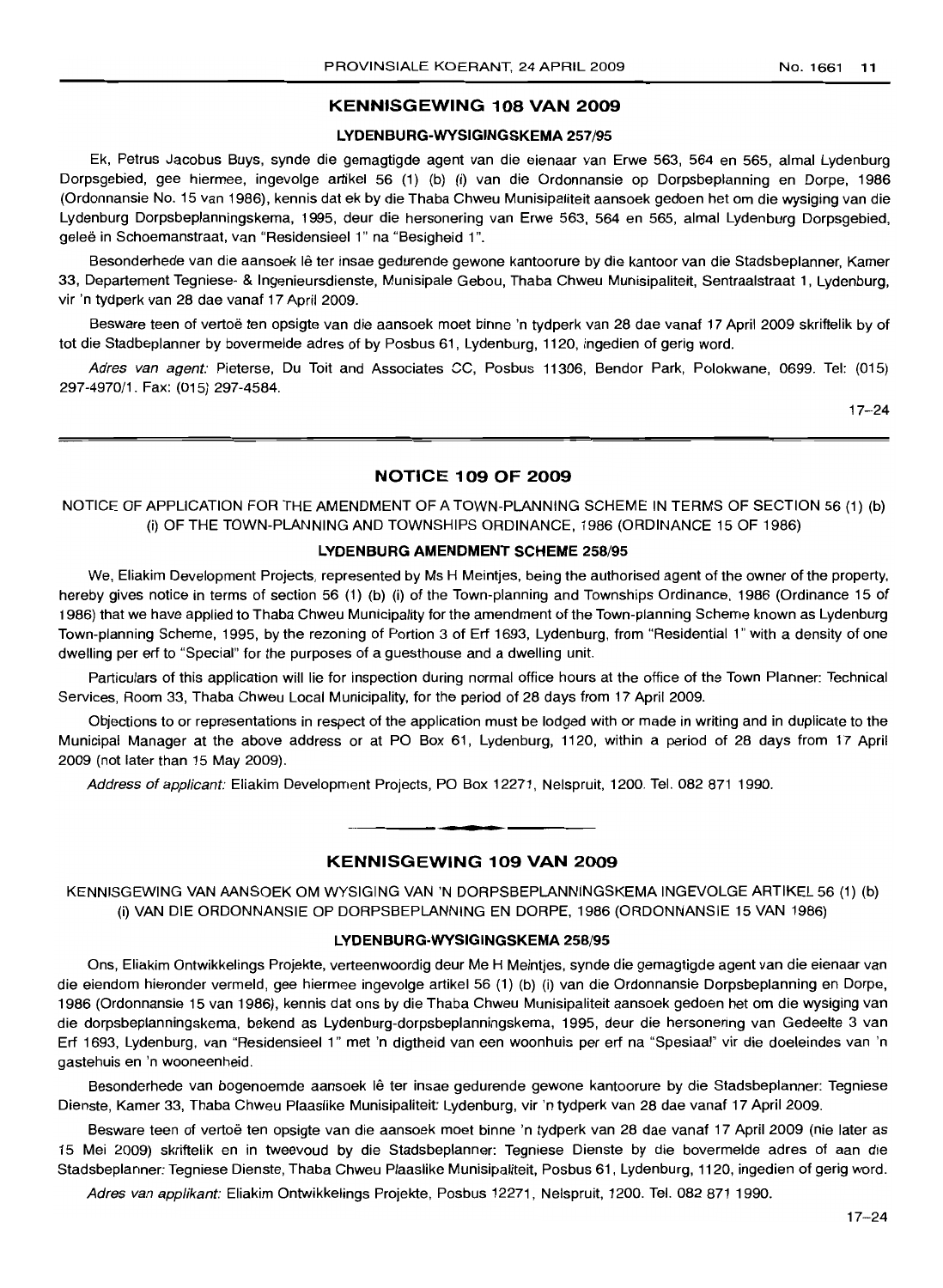## **NOTICE 110 OF 2009**

NOTICE OF APPLICATION FOR AMENDMENT OF THE STEVE TSHWETE TOWN-PLANNING SCHEME, 2004, IN TERMS OF SECTION 56 (1) (b) (i) OF THE TOWN-PLANNING AND TOWNSHIPS ORDINANCE, 1986

#### **STEVE TSHWETE AMENDMENT SCHEME 343**

I, Maria Elizabeth Human TRP(SA), being the authorized agent of the owner of Portion 3 of Erf 732, Middelburg, Mpumalanga, hereby give notice in terms of section 56 (1) (b) (i) of the Town-planning and Townships Ordinance, 1986, that I have applied to the Steve Tshwete Local Municipality for the amendment of the Town-planning scheme known as the Steve Tshwete Town-planning Scheme, 2004, by the rezoning of the stand described above, situated on Kogel Street & Luttig Street, from "Residential 1" to "Residential 2" for medium density housing.

Particulars of the application will lie for inspection during normal office hours at the office of the Town Secretary, Second Floor, Wanderers Avenue, Middelburg, for a period of 28 days from 17 April 2009.

Objections to or representations in respect of the application must be lodged with or made in writing to the Town Secretary at the above address or at P O Box 14, Middelburg, 1050, within a period of 28 days from 17 April 2009.

Address of applicant: Townscape Planning Solutions, P O Box 375, River Crescent, 1042. Tel. (013) 656-0554.

## **KENNISGEWING 110 VAN 2009**

KENNISGEWING VAN AANSOEK OM WYSIGING VAN DIE STEVE TSHWETE-DORPSBEPLANNINGSKEMA, 2004, INGEVOLGE ARTIKEL 56 (1) (b) (i) VAN DIE ORDONNANSIE OP DORPSBEPLANNING EN DORPE, 1986

#### **STEVE TSHWETE-WYSIGINGSKEMA 343**

Ek, Maria Elizabeth Human SS(SA), synde die gemagtigde agent van die eienaar van Gedeelte 3 van Erf 732, Middelburg, Mpumalanga, gee hiermee ingevolge artikel 56 (1) (b) (i) van die Ordonnansie op Dorpsbeplanning en Dorpe, 1986, kennis dat ek by die Steve Tshwete Plaaslike Munisipaliteit aansoek gedoen het om die wysiging van die dorpsbeplanningskema, bekend as die Steve Tshwete-dorpsbeplanningskema, 2004, deur die hersonering van die eiendom hierbo beskryf, geleë te Kogelstraat en Luttigstraat, vanaf "Residensieel 1" na "Residensieel 2" vir medium digtheid behuising.

Besonderhede van die aansoek lê ter insae gedurende gewone kantoorure by die Stadsekretaris, Tweede Vloer, Munisipale Gebou, Wandererslaan, Middelburg, vir 'n tydperk van 28 dae vanaf 17 April 2009.

Besware teen of vertoë ten opsigte van die aansoek moet binne 'n tydperk van 28 dae vanaf 17 April 2009 skriftelik tot die Stadsekretaris by bovermelde adres of by Posbus 14, Middelburg, 1050, ingedien of gerig word.

Adres van applikant: Townscape Planning Solutions, Posbus 375, River Crescent, 1042. Tel. (013) 656-0554.

17-24

## **NOTICE 111 OF 2009**

#### **BETHAL AMENDMENT SCHEME 151**

NOTICE OF APPLICATION FOR AMENDMENT OF TOWN-PLANNING SCHEME IN TERMS OF SECTION 56 (1) (b) (i) OF THE TOWN-PLANNING AND TOWNSHIPS ORDINANCE, 1986 (ORDINANCE 15 OF 1986)

I, Jacobus Alwyn Buitendag of The African Planning Partnership, being the authorized agent of the owner of Erf 643, Bethal Extension, hereby give notice in terms of section 56 (1) (b) (i) of the Town-planning and Townships Ordinance, 1986, that I have applied to the Govan Mbeki Municipality for the amendment of the town-planning scheme known as Bethal Town-planning Scheme, 1980, for the rezoning of the property described above situated west of and adjacent to the northern extreme of Festenstein Avenue, ±200m south-west of Jim Van Tonder School, from "Residential 1" to "Residential 2".

Particulars of the application will lie for inspection during normal office hours at the office of the Municipal Manager, Municipal Offices, Central Business District, Secunda, for a period of 28 days from 17 April 2009.

Objections to or representations in respect of the application must be lodged with or made in writing to the Municipal Manager, Govan Mbeki Municipality at the above address or at Private Bag X1017, Secunda, 2302, within a period of 28 days from 17 April 2009 (on or before 14 May 2009).

Address of applicant: The African Planning Partnership, P.O. Box 2256, Boksburg, 1460. Tel: (011) 918-0100.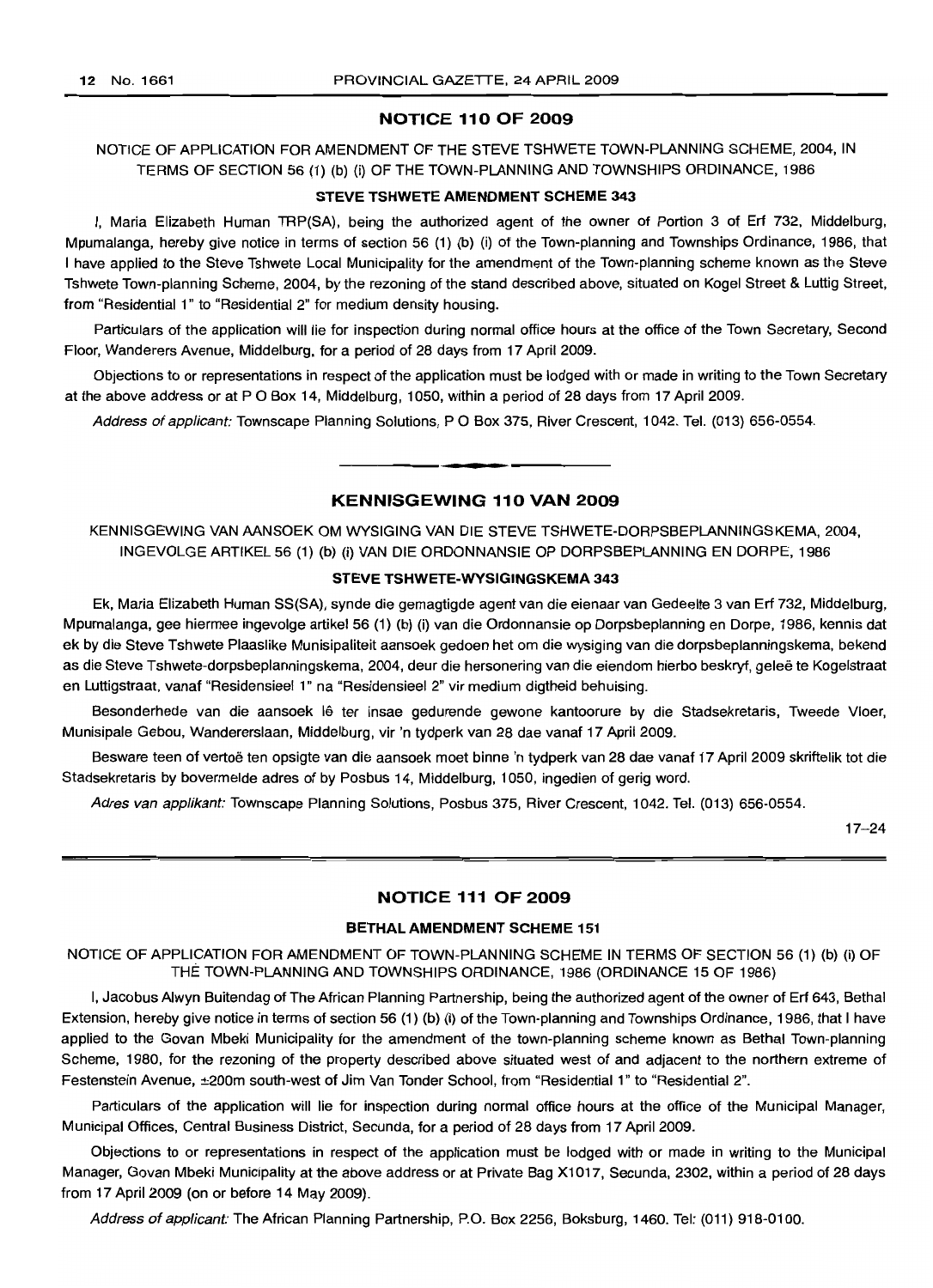## **KENNISGEWING 111 VAN 2009**

## **BETHAL WYSIGINGSKEMA 151**

KENNISGEWING VAN AANSOEK OM WYSIGING VAN DORPSBEPLANNINGSKEMA INGEVOLGE ARTIKEL 56 (1) (b) (i) VAN DIE ORDONNANSIE OP DORPSBEPLANNING EN DORPE, 1986 (ORDONNANSIE 15 VAN 1986)

Ek, Jacobus Alwyn Buitendag, synde die gemagtigde agent van die eienaar van Erf 643, Bethal Uitbreiding, qee hiermee ingevolge artikel 56 (1) (b) (i) van die Ordonnansie op Dorpsbeplanning en Dorpe, 1986, kennis dat ek by die Govan Mbeki Munisipaliteit aansoek gedoen het om die wysiging van die Dorpsbeplanningskema bekend as Bethal-dorpsbeplanningskema, 1980, deur die hersonering van die eiendom hierbo beskryf, gelee wes van die noordelike ekstreem en aangrensend aan Fenstensteinlaan vanaf "ResidensieeI1" na "Residensieel 2".

Besonderhede van die aansoek lê te insae gedurende gewone kantoorure by die kantoor van die Munisipale Bestuurder: Munisipale Kantore, Sentrale Besigheidsgebied, Secunda, vir 'n tydperk van 28 dae vanaf 17 April 2009.

Besware teen of vertoë ten opsigte van die aansoek moet binne 'n tydperk van 28 dae vanaf 17 April 2009 (op of voor 14 Mei 2009), skriftelik by of tot die Munisipale Bestuurder, Govan Mbeki Munisipaliteit by bovermelde adres of by Privaatsak X1017, Secunda, 2302, ingedien word.

Adres van applikant: The African Planning Partnership, Posbus 2256, Boksburg, 1460. Tel: (011) 918-0100.

## **NOTICE 113 OF 2009**

NOTICE OF APPLICATION FOR AMENDMENT OF THE STEVE TSHWETE TOWN-PLANNING SCHEME, 2004, IN TERMS OF SECTION 56 (1) (b) (i) OF THE TOWN-PLANNING AND TOWNSHIPS ORDINANCE, 1986

#### **STEVE TSHWETE AMENDMENT SCHEME 343**

I, Maria Elizabeth Human TRP (SA), being the authorised agent of the owner of proposed Portion 1 (a portion of Portion 3) of Erf 732, Middelburg, Mpumalanga, hereby give notice in terms of section 56 (1) (b) (i) of the Town-planning and Townships Ordinance, 1986, that I have applied to the Steve Tshwete Local Municipality for the amendment of the town-planning scheme known as the Steve Tshwete Town-planning Scheme, 2004, by the rezoning of the stand described above, situated adjacent Kogel Street, from "Residential 1" to "Residential 3" for medium density housing.

Particulars of the application will lie for inspection during normal office hours at the office of the Town Secretary, Second Floor, Wanderers Avenue, Middelburg, for a period of 28 days from 24 April 2009.

Objections to or representations in respect of the application must be lodged with or made in writing to the Town Secretary at the above address or at P.O. Box 14, Middelburg, 1050, within a period of 28 days from 24 April 2009.

Address of applicant: Townscape Planning Solutions, P.O. Box 375, River Crescent, 1042. Tel: (013) 656-0554.

#### **KENNISGEWING 113 VAN 2009**

**• •**

KENNISGEWING VAN AANSOEK OM WYSIGING VAN DIE STEVE TSHWETE-DORPSBEPLANNINGSKEMA, 2004, INGEVOLGE ARTIKEL 56 (1) (b) (i) VAN DIE ORDONNANSIE OP DORPSBEPLANNING EN DORPE, 1986

## **STEVE TSHWETE-WYSIGINGSKEMA 343**

Ek, Maria Elizabeth Human SS (SA), synde die gemagtigde agent van die eienaar van voorgestelde Gedeelte 1 ('n gedeelte van Gedeelte 3) van Erf 732, Middelburg, Mpumalanga, gee hiermee ingevolge artikel 56 (1) (b) (i) van die Ordonnansie op Dorpsbeplanning en Dorpe, 1986, kennis dat ek by die Steve Tshwete Plaaslike Munisipaliteit aansoek gedoen het om die wysiging van die dorpsbeplanningskema, bekend as die Steve Tshwete-dorpsbeplanningskema, 2004, deur die hersonering van die eiendom hierbo beskryf, geleë te Kogelstraat, vanaf "Residensieel 1" na "Residensieel 3" vir medium digtheid behuising.

Besonderhede van die aansoek lê ter insae gedurende gewone kantoorure by die Stadsekretaris, Tweede Vloer, Munisipale Gebou, Wandererslaan, Middelburg, vir 'n tydperk van 28 dae vanaf 24 April 2009.

Besware teen of vertoe ten opsigte van die aansoek moet binne 'n tydperk van 28 dae vanaf 24 April 2009 skriftelik tot die Stadsekretaris by bovermelde adres of by Posbus 14, Middelburg, 1050, ingedien of gerig word.

Adres van applikant: Townscape Planning Solutions, Posbus 375, River Crescent, 1042. Tel: (013) 656-0554.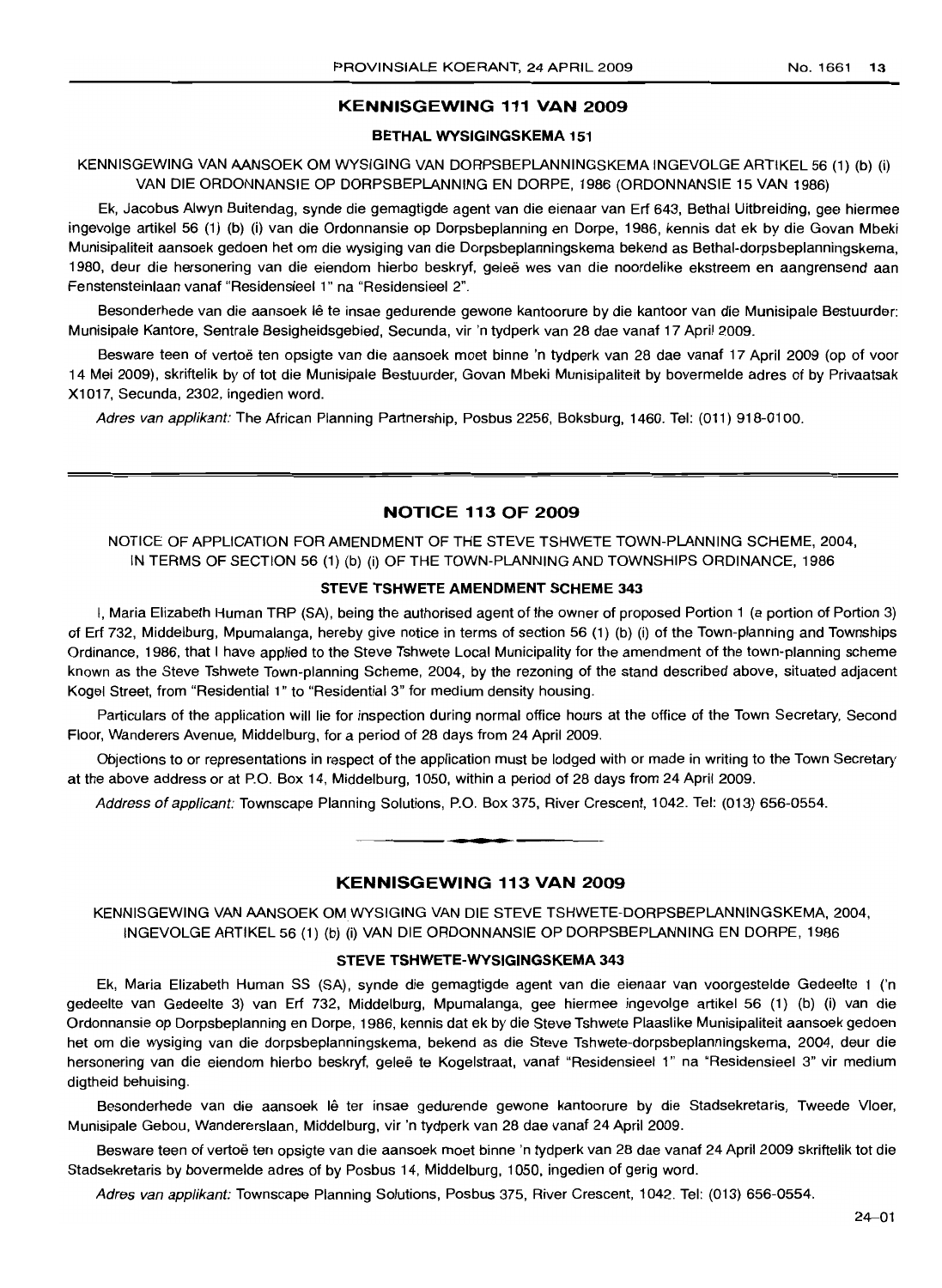## **NOTICE 114 OF 2009**

## **STEVE TSHWETE AMENDMENT SCHEME 344 WITH ANNEXURE 283**

NOTICE OF APPLICATION FOR THE AMENDMENT OF THE STEVE TSHWETE TOWN-PLANNING SCHEME, 2004, IN TERMS OF SECTION 56 (1) (b) (i) OF THE TOWN-PLANNING AND TOWNSHIPS ORDINANCE, 1986 (ORDINANCE 15 OF 1986)

We, Urban Dynamics (Mpumalanga) Inc., being the authorized agent of the registered owner of Portion 1 of Erf 310, Middelburg, hereby give notice in terms of section 56 (1) (b) (i) of the Town-planning and Townships Ordinance, 1986, that we have applied to the Steve Tshwete Local Municipality for the amendment of the town-planning scheme known as Steve Tshwete Town-planning Scheme, 2004, for the rezoning of the above-mentioned property situated at 11 Beyers Naude Street, Middelburg, by rezoning the property from "Residential 1" to "Business 3 for the purpose of a funeral parlour".

Particulars of the application will lie for inspection during normal office hours at the office of the Municipal Manager, Steve Tshwete Local Municipality, Municipal Buildings, Wanderers Avenue, Middefburg, 1050, for a period of 28 days from 24 April 2009.

Objections to or representations in respect of the application must be lodged with or made in writing to the Municipal Manager at the above address or at P.O. Box 14, Middelburg, 1050, within a period of 28 days from 24 April 2009.

Applicant: Urban Dynamics (Mpumalanga) Inc., Propark BUilding, 44 Wes Street, P.O. Box 3294, Middelburg, 1050. Tel: (013) 243-1219. Fax: (013) 243-1321.

**• •**

## **KENNISGEWING 114 VAN 2009**

#### **STEVE TSHWETE-WYSIGINGSKEMA 344 MET BYLAE 283**

KENNISGEW/NG VAN DIE AANSOEK OM DIE WYSIGING VAN DIE STEVE TSHWETE-DORPSBEPLANNINGSKEMA, 2004, INGEVOLGE ARTIKEL 56 (1) (b) (i) VAN DIE ORDONNANSIE OP DORPSBEPLANNING EN DORPE, 1986 (ORDONNANSIE 15 VAN 1986)

Ons, Urban Dynamics (Mpumalanga) Ing., synde die gemagtigde agent van die geregistreerde eienaar van Gedeelte 1 van Erf 310, Middelburg, gee hiermee ingevolge artikel 56 (1) (b) (i) van die Ordonnansie op Dorpsbeplanning en Dorpe, 1986, kennis dat ons by die Steve Tshwete Plaaslike Munisipaliteit aansoek gedoen het om die wysiging van die Steve Tshwetedorpsbeplanningskema, 2004, deur die hersonering van die bogenoemde eiendom gelee te Beyers Naudestraat 11, Middelburg, vanaf "Residensieel 1" na "Besigheid 3 vir die doeleindes van 'n begrafnisonderneming".

Besonderhede van die aansoek lê ter insae gedurende gewone kantoorure by die kantoor van die Munisipale Bestuurder, Steve Tshwete Plaaslike Munisipaliteit, Munisipale Gebou, Wandererslaan, Middelburg, 1050, vir 'n tydperk van 28 dae vanaf 24 April 2009.

Besware teen of vertoe ten opsigte van die aansoek moet binne 'n tydperk van 28 dae vanaf 24 April 2009, skriftelik in tweevoud by of tot die Munisipale Bestuurder by bovermelde adres of by Posbus 14, Middelburg, 1050, ingedien of gerig word.

Applikant: Urban Dynamics (Mpumalanga) Inc., Propark Building, Wesstraat 44, Posbus 3294, Middelburg, 1050. Tel: (013) 243-1219. Faks: (013) 243-1321.

24-01

## **NOTICE 115 OF 2009**

#### **STEVE TSHWETE AMENDMENT SCHEME 345**

NOTICE OF APPLICATION FOR THE AMENDMENT OF THE STEVE TSHWETE TOWN-PLANNING SCHEME, 2004, IN TERMS OF SECTION 56 (1) (b) (i) OF THE TOWN-PLANNING AND TOWNSHIPS ORDINANCE, 1986 (ORDINANCE 15 OF 1986)

We, Urban Dynamics (Mpumalanga) Inc., being the authorized agent of the registered owner of a portion of Erf 3972, Middelburg Extension 11, hereby give notice in terms of section 56 (1) (b) (i) of the Town-planning and Townships Ordinance, 1986, that we have applied to the Steve Tshwete Local Municipality for the amendment of the town-planning scheme known as the Steve Tshwete Town-planning Scheme, 2004, for the rezoning of the above-mentioned property situated adjacent to 4 Meter Street, Middelburg, by rezoning the property from "Municipal" to "Industrial 3".

Particulars of the application will lie for inspection during normal office hours at the office of the Municipal Manager, Steve Tshwete Local Municipality, Municipal Buildings, Wanderers Avenue, Middelburg, 1050, for a period of 28 days from 24 April 2009.

Objections to or representations in respect of the application must be lodged with or made in writing to the Municipal Manager at the above address or at P.O. Box 14, Middelburg, 1050, within a period of 28 days from 24 April 2009.

Applicant: Urban Dynamics (Mpumalanga) Inc., Propark Building, 44 Wes Street, P.O. Box 3294, Middelburg, 1050. Tel: (013) 243-1219. Fax: (013) 243-1321.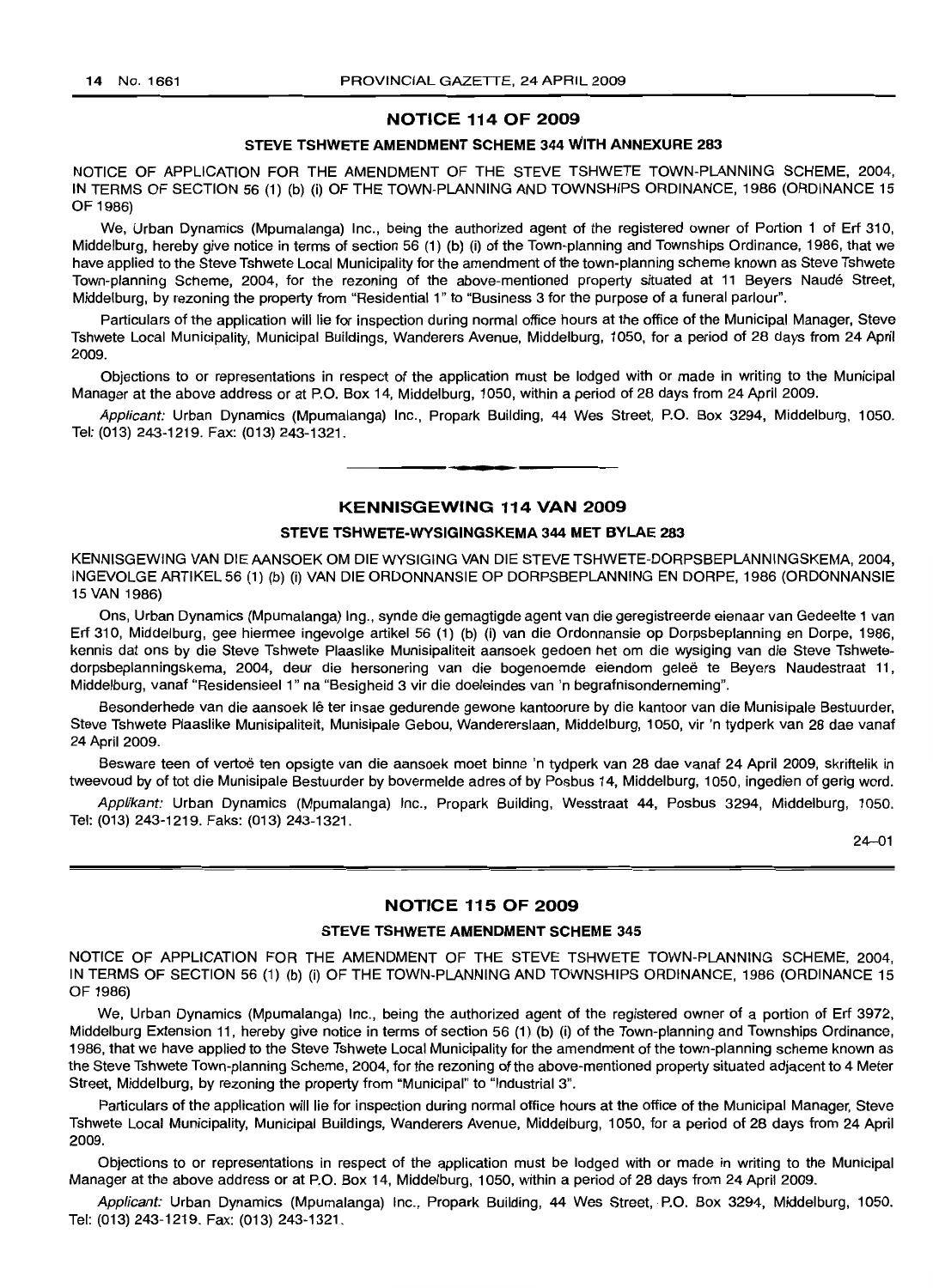## **KENNISGEWING 115 VAN 2009**

## **STEVE TSHWETE·WYSIGINGSKEMA** 345

KENNISGEWING VAN DIE AANSOEK OM DIE WYSIGING VAN DIE STEVE TSHWETE-DORPSBEPLANNINGSKEMA, 2004, INGEVOLGE ARTIKEL 56 (1) (b) (i) VAN DIE ORDONNANSIE OP DORPSBEPLANNING EN DORPE, 1986 (ORDONNANSIE 15 VAN 1986)

Ons, Urban Dynamics (Mpumalanga) Ing., synde die gemagtigde agent van die geregistreerde eienaar van 'n gedeelte van Erf 3972, Middelburg Uitbreiding 11, gee hiermee ingevolge artikel 56 (1) (b) (i) van die Ordonnansie op Dorpsbeplanning en Dorpe, 1986, kennis dat ons by die Steve Tshwete Plaaslike Munisipaliteit aansoek gedoen het om die wysiging van die Steve Tshwete-dorpsbeplanningskema, 2004, deur die hersonering van die bogenoemde eiendom gelee aangrensend aan Meterstraat 4, Middelburg Uitbreiding 11, vanaf "Munisipaal" na "Industrieel 3".

Besonderhede van die aansoek lê ter insae gedurende gewone kantoorure by die Munisipale Bestuurder, Steve Tshwete Plaaslike Munisipaliteit, Munisipale Gebou, Wandererslaan, Middelburg, 1050, vir 'n tydperk van 28 dae vanaf 24 April 2009.

Besware teen of vertoë ten opsigte van die aansoek moet binne 'n tydperk van 28 dae vanaf 24 April 2009, skriftelik in tweevoud by of tot die Munisipale Bestuurder by bovermelde adres of by Posbus 14, Middelburg, 1050, ingedien of gerig word.

Applikant: Urban Dynamics (Mpumalanga) Inc., Propark Building, Wesstraat 44, Posbus 3294, Middelburg, 1050. Tel: (013) 243-1219. Faks: (013) 243-1321.

24-01

## **NOTICE 116 OF 2009**

## **LYDENBURG AMENDMENT SCHEME** 206/1995

NOTICE OF APPLICATION FOR THE AMENDMENT OF TOWN-PLANNING SCHEME, IN TERMS OF SECTION 56 (1) (b) (i) OF THE TOWN-PLANNING AND TOWNSHIPS ORDINANCE, 1986 (ORDINANCE 15 OF 1986)

We, Nuplan Development Planners, being the authorised agent of the registered owner of the Remaining Extent of Erf 382, Lydenburg Township, hereby gives notice in terms of section 56 (1) (b) (i) of the Town-planning and Townships Ordinance, 1986 (Ordinance 15 of 1986), that we have applied to the Thaba Chweu Local Municipality (Lydenburg Administrative Unit) for the amendment of the town-planning scheme known as Lydenburg Town-planning Scheme, 1995, by the rezoning of the property described above, situated at 28 Marais Street, Lydenburg Town, from "Residential 1" to "Residential 2" with a density of 20 dwelling units per hectare.

Particulars of the application will lie for inspection during normal office hours at the ofifce of the Municipal Manager, Thaba Chweu Local Municipality, Sentraal Street, Lydenburg, for a period of 28 days from 24 April 2009.

Objections to, or representations in respect of the application must be lodged with or made in writing to the Municipal Manager at the above address or at Thaba Chweu Local Municipality, P.O. Box 61, Lydenburg, 1120, within a period of 28 days from 24 April 2009 (no later than 22 May 2009).

Address of agent: Nuplan Development Planners, P.O. Box 2555, Nelspruit, 1200. Tel: (013) 752-3422. Fax: (013) 752-5795. E-mail: nuplan@mweb.co.za (Ref: EST-WS-001.)

## **KENNISGEWING 116 VAN 2009**

**a •**

#### **LYDENBURG·WYSIGINGSKEMA** 206/1995

KENNISGEWING VAN AANSOEK OM WYSIGING VAN DIE DORPSBEPLANNINGSKEMA INGEVOLGE ARTIKEL 56 (1) (b) (i) VAN DIE ORDONNANSIE OP DORPSBEPLANNING EN DORPE, 1986 (ORDONNANSIE 15 VAN 1986)

Ons, Nuplan Development Planners, synde die gemagtigde agent van die geregistreerde eienaar van die Resterende Gedeelte van Erf 382, Lydenburg Dorp, gee hiermee ingevolge artikel 56 (1) (b) (i) van die Ordonnansie op Dorpsbeplanning en Dorpe, 1986 (Ordonnansie 15 van 1986), kennis dat ons by die Thaba Chweu Plaaslike Munisipaliteit (Lydenburg Administratiewe Eenheid) aansoek gedoen het om die wysiging van die dorpsbeplanningskema, bekend as Lydenburgdorpsbeplanningskema, 1995, deur die hersonering van die eiendom hierbo beskryf, gelee te Maraisstraat 28, Lydenburg Dorp, vanaf "Residensieel 1" na "Residensieel 2", met 'n digtheid van 20 eenhede per hektaar.

Besonderhede van bogenoemde aansoek lê ter insae gedurende gewone kantoorure by die kantoor van die Munisipale Bestuurder, Munisipale Kantore, Thaba Chweu Plaaslike Munisipaliteit, Sentraalstraat, Lydenburg, vir 'n tydperk van 28 dae vanaf 24 April 2009.

Besware teen of vertoë ten opsigte van die aansoek moet binne 'n tydperk van 28 dae vanaf 24 April 2009 (nie later as 22 Mei 2009), skriftelik by of tot die Munisipale Bestuurder by bovermelde adres of Thaba Chweu Plaaslike Munisipaliteit, Posbus 61, Lydenburg, 1120, ingedien of gerig word.

Adres van agent: Nuplan Development Planners, Posbus 2555, Nelspruit, 1200. Tel: (013) 752-3422. Faks: (013) 752-5795. E-pos: nuplan@mweb.co.za (Verw: EST-WS-001.)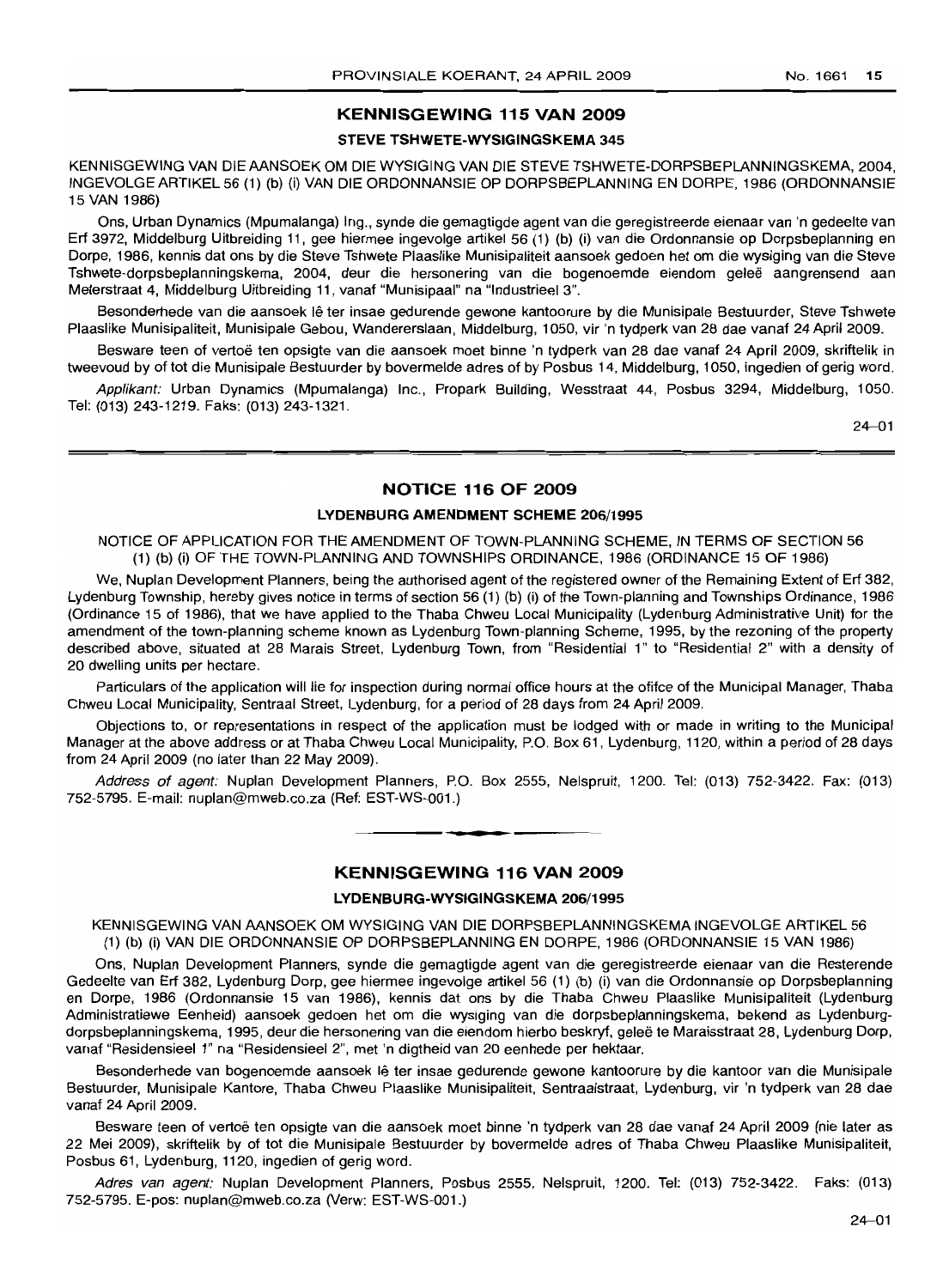## **NOTICE 117 OF 2009**

#### **UMJINDI AMENDMENT SCHEME 80**

NOTICE OF APPLICATION FOR THE AMENDMENT OF THE TOWN-PLANNING SCHEME, IN TERMS OF SECTION 56 (1) (b) (i) OF THE TOWN-PLANNING AND TOWNSHIPS ORDINANCE, 1986 (ORDINANCE 15 OF 1986)

We, Nuplan Development Planners, being the authorised agent of the registered owner of Portion 2 of Erf 2411, Barberton Township, hereby gives notice in terms of section 56 (1) (b) (i) of the Town-planning and Townships Ordinance, 1986 (Ordinance 15 of 1986), that we have applied to the Umjindi Local Municipality for the amendment of the town-planning scheme known as the Umjindi Town-planning Scheme, 2002, by the rezoning of the property described above, situated within Crown Street, from "Public Open Space" to "Special" with specified development conditions.

Particulars of the application will lie for inspection during normal office hours at the ofifce of the Municipal Manager, Umjindi Local Municipality (Director: Civil Services), Civic Centre, Barberton, 1300, for a period of 28 days from 24 April 2009.

Objections to, or representations in respect of the application must be lodged with or made in writing to the abovementiond address or to the Municipal Manager, Umjindi Local Municipality, P.O. Box 33, Barberton, 1300, within a period of 28 days from 24 April 2009 (no later than 22 May 2009).

Address of agent: Nuplan Development Planners, P.O. Box 2555, Nelspruit, 1200. Tel: (013) 752-3422. Fax: (013) 752-5795. E-mail: nuplan@mweb.co.za (Ref: NGK-WS-002.)

## **KENNISGEWING 117 VAN 2009**

**• •**

#### **UMJINDI-WYSIGINGSKEMA 80**

KENNISGEWING VAN AANSOEK OM WYSIGING VAN DORPSBEPLANNINGSKEMA INGEVOLGE ARTIKEL 56 (1) (b) (i) VAN DIE ORDONNANSIE OP DORPSBEPLANNING EN DORPE, 1986 (ORDONNANSIE 15 VAN 1986)

Ons, Nuplan Development Planners, synde die gemagtigde agent van die geregistreerde eienaar van Gedeelte 2 van Erf 2411, Barberton Dorp, gee hiermee ingevolge artikel 56 (1) (b) (i) van die Ordonnansie op Dorpsbeplanning en Dorpe, 1986 (Ordonnansie 15 van 1986), kennis dat ons by die Umjindi Plaaslike Munisipaliteit aansoek gedoen het om die wysiging van die dorpsbeplanningskema, bekend as Umjindi-dorpsbeplanningskema, 1989, deur die hersonering van die eiendomme hierbo beskryf, qelee te Crownstraat, vanaf "Openbare Oopruimte" na "Spesiaal" met gespesifiseerde ontwikkelings voorwaardes.

Besonderhede van bogenoemde aansoek lê ter insae gedurende gewone kantoorure by die Munisipale Bestuurder, Umjindi Plaaslike Munisipaliteit (Direkteur: Tegniese Dienste), Burgersentrum, Barberton, 1300, vir 'n tydperk van 28 dae vanaf 24 April 2009.

Besware teen of vertoë ten opsigte van die aansoek moet binne 'n tydperk van 28 dae vanaf 24 April 2009 (nie later as 22 Mei 2009), skriftelik en in tweevoud by bovermelde adres of by die Munisipale Bestuurder, Umjindi Plaaslike Munisipaliteit, Posbus 33, Barberton, 1300, ingedien of gerig word.

Adres van agent: Nuplan Development Planners, Posbus 2555, Nelspruit, 1200. Tel: (013) 752-3422.' Faks: (013) 752-5795. E-pos: nuplan@mweb.co.za (Verw:NGK-WS-002.)

24-01

## **NOTICE 118 OF 2009**

#### **EMALAHLENI AMENDMENT SCHEME**

I, Derik Cronje, being the authorised agent of the owner of Erf 1497, Reyno Ridge Extension 15 Township, hereby give notice in terms of section 56 (1) (b) (i) of the Town-planning and Townships Ordinance, 1986 (Ordinance 15 of 1986), that I have applied to the Emalahleni Local Municipality for the amendment of the Emalahleni Town-planning Scheme, 1991, in operation, by the rezoning of the property described above situated in Hans Strydom Avenue, from "Residential 1" to "Business 3".

Particulars of the application will lie for inspection during normal office hours at the relavent office of: The Chief Town Planner, Third Floor, Civic Centre, Mandela Avenue, Emalahleni.

Objections to or representations in respect of the application must be lodged within 28 days from 24 April 2009 with or made in writing to the Municipal Manager at the above address or at P.O. Box 3, Witbank, 1035.

#### Name: **SFP Townplanning (pty) Ltd.**

Locality of the proposed property:

- Hans Strydom Drive forms the north-eastern boundary of the application site.
- Erf 1498 and Erf 1499, Reyno Ridge Extension 15 located to the south-east of the application property.
- Portions 1, 2, 3, 4, 5, 12, 13 and 20 of Erf 1500, Reyno Ridge Extension 15 are located to the south of the application site.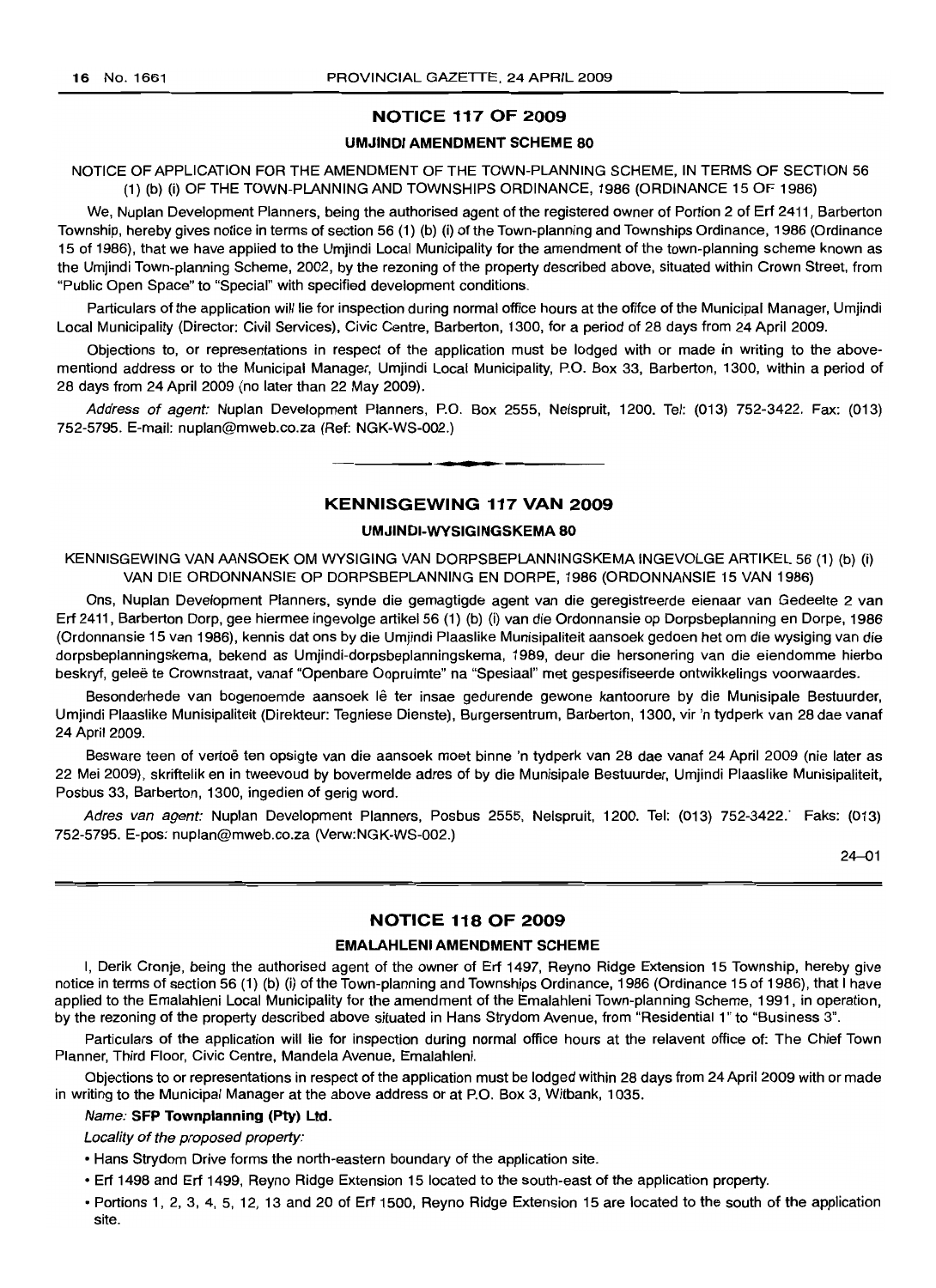- Pilditch Street forms the south-western boundary of the application property.
- Portions 4, 5 and 6, Reyno Ridge Extension 17 and Erven 1523, 1524 and 1537, Reyno Ridge Extension 17 are located to the north-west of the application site. Lizl Street also forms a part of the north--western boundary.

Address of authorized agent: Physical: 371 Melk Street, Nieu Muckleneuk, Pretoria, 0181. Postal: P.O. Box 908, Groenkloof, 0027. Tel. (012) 346-2340.

Dates on which notice will be published: 24 April 2009 and 1 May 2009. Our Ref.: F2053.

## **KENNISGEWING 118 VAN 2009**

• **\_ E**

Ek, Derik Cronje, synde die gemagtigde agent van die eienaar van Erf 1497, Dorp Reyno Ridge Uitbreiding 15, gee hiermee ingevolge artikel 56(1 )(b)(i) van die Ordonnansie op Dorpsbeplanning en Dorpe, 1986, kennis dat ek by die Emalahleni Plaaslike Munisipaliteit aansoek gedoen het om die wysiging van die Emalahleni-dorpsbeplanningskema, 1991, in werking deur die hersonering van die eiendom hierbo beskryf, geleë in Hans Strydomlaan, van "Residensieel 1" na "Besigheid 3".

Besonderhede van die aansoek lê ter insae gedurende gewone kantoorure by die spesifieke kantoor van: Die Hoof Stadsbeplanner, Derde Vloer, Burgersentrum, Mandelalaan, Emalahleni.

Besware teen of vertoë ten opsigte van die aansoek moet binne 'n tydperk van 28 dae vanaf 24 April 2009 skriftelik tot die Munisipale Bestuurder by die bovermelde adres of by Posbus 24 April 2009 skriftelik tot die Munisipale Bestuurder by die bovermelde adres of by Posbus 3, Witbank, 1035, ingedien of gerig word.

#### Naamm: **SFP Stadsbeplanning (Edms) Bpk.**

Ligging van voorgestelde eiendomme:

- Hans Strydomlaan form die noord-oostelike grens van die voorgestelde eiendom.
- Erf 1498 en Erf 1499, Reyno Ridge Uitbreiding 15lê ten suid-ooste van die aansoek-eiendom.
- Gedeeltes 1, 2, 3, 4, 5, 12, 13 en 20 van Erf 1500, Reyno Ridge Uitbreiding 15 Ie ten suide van die voorgestelde eiendom.
- Pilditchstraat form die suid-westelike grens van die voorgestelde eiendom.
- Gedeeltes 4, 5 en 6, Reyno Ridge Uitbreiding 17 en Erwe 1523, 1524 en 1537, Reyno Ridge Uitbreiding 17 Ie ten noord-wes van die aansoek-eiendom. Lizlstraat form ook 'n deel van die noord-westelike grens.

Adres van gemagtigde agent: Straatadres: Melkstraat 371, Nieu Muckleneuk, Pretoria, 0181. Posadres: Posbus 908, Groenkloof, 0027. Tel. (012) 346-2340.

Datums waarop kennisgewing gepubliseer moet word: 24 April 2009 en 1 Mei 2009. Ons verw: F2053.

24-01

## **NOTICE 119 OF 2009**

## SCHEDULE 8

#### [Regulation 11 (2)]

NOTICE OF APPLICATION FOR AMENDMENT OF THE TOWN PLANNING SCHEME IN TERMS OF SECTION 56 (1) (b) (i) OF THE TOWN-PLANNING AND TOWNSHIPS ORDINANCE, 1986 (ORDINANCE 15 OF 1986)

#### **ERMELO AMENDMENT SCHEME 537**

I, Thomas Philippus Ie Roux, being the authorised agent of the owner of Erf 10106 (previously Erf R/744 & Erf 1/744), Ermelo Town, hereby give notice in terms of section 56 (1) (b) (i) of the Town-planning and Townships Ordinance, 1986, that I have applied to the Msukaligwa Municipality for the amendment of the town-planning scheme known as the Ermelo Town-planning Scheme, 1982, by the rezoning of the property described above, situated at 94 & 96 Fourie Street, Ermelo Town, from "Business 3" to "Industrial 1".

Particulars of the application will lie for inspection during normal office hours at the office of the Municipal Manager: 1st Floor, Msukaligwa Civic Centre, Ermelo, for a period of 28 days from 24 April 2009.

Objections to or representations in respect of the application must be lodged with or made in writing to the Municipal Manager at the above address or at PO Box 48, Ermelo, 2350, within a period of 28 days from 24 April 2009.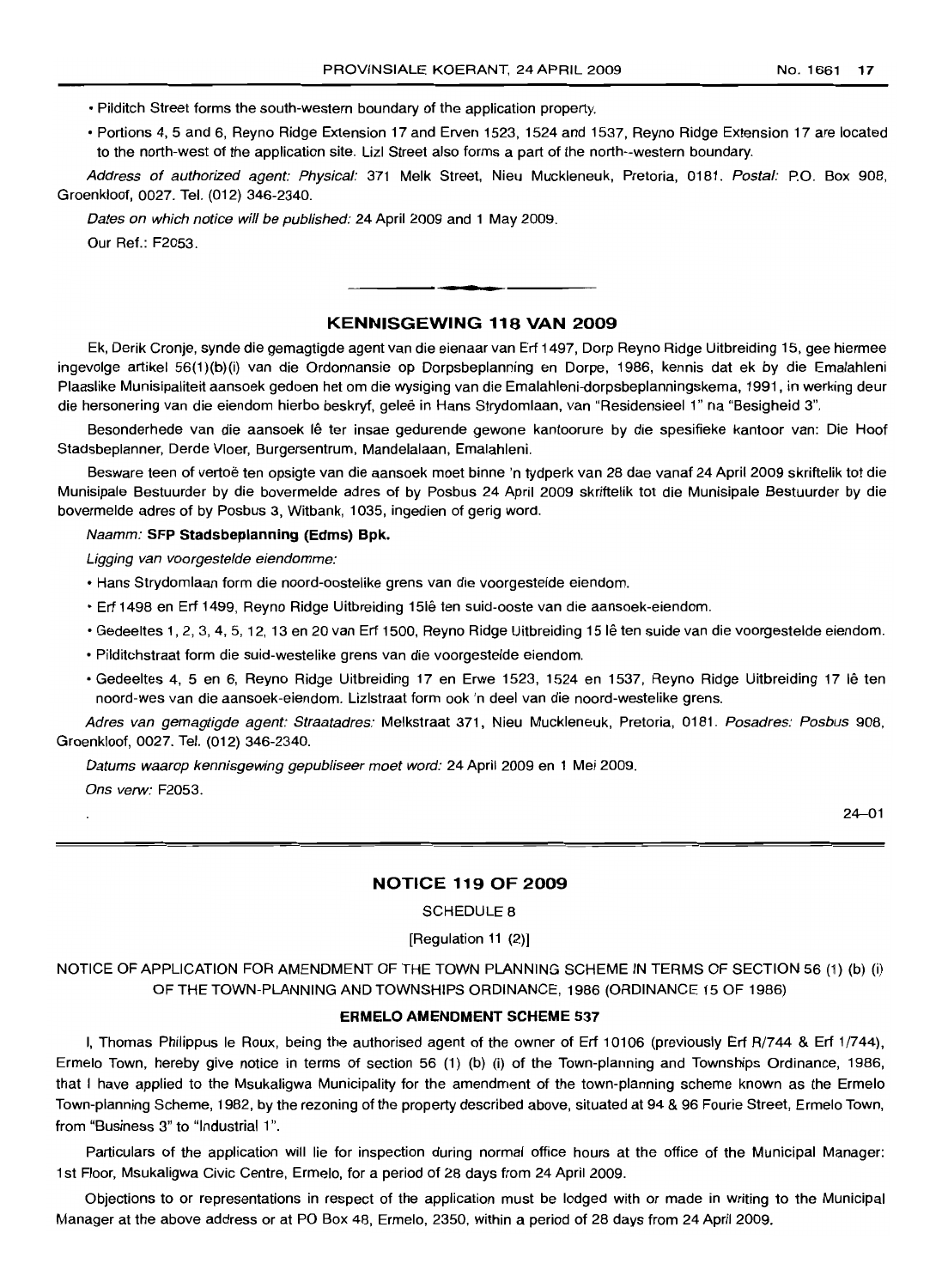## **KENNISGEWING 119 VAN 2009**

BYLAE 8

[Regulasie 11 (2)]

## KENNISGEWING VAN AANSOEK OM WYSIGING VAN DORPSBEPLANNINGSKEMA INGEVOLGE ARTIKEL 56 (1) (b) (i) VAN DIE ORDONNANSIE OP DORPSBEPLANNING EN DORPE, 1986 (ORDONNANSIE 15 VAN 1986)

#### **ERMELO-WYSIGINGSKEMA 537**

Ek, Thomas Philippus Ie Roux, synde die gemagtigde agent van die eienaar van Erf 10106 (voorheen Erf R/744 & Erf 1/744), Ermelo Dorp, gee hiermee ingevolge artikel 56 (1) (b) (i) van die Ordonnansie op Dorpsbeplanning en Dorpe, 1986, kennis dat ek by Msukaligwa Munisipaliteit aansoek gedoen het om die wysiging van die dorpsbeplanningskema, bekend as die Ermelo-dorpsbeplanningskema, 1982, deur die hersonering van die eiendom hierbo beskryf, gelee te Fouriestraat 94 & 96, Ermelo, van "Besigheid 3" na "Industrieel 1".

Besonderhede van die aansoeke lê ter insae gedurende gewone kantoorure by die kantoor van die Munisipale Bestuurder: Eerste Vloer, Ermelo Burgersentrum, Ermelo Burgersentrum, Ermelo, 28 dae vanaf 24 April 2009 (die datum van eerste publikasie van hierdie kennisgewing).

Besware teen of vertoë ten opsigte van die aansoek moet binne 'n tydperk van 28 dae vanaf 24 April 2009 skriftelik by of tot die Munisipale Bestuurder by die bovermelde adres of by Msukaligwa Munisipaliteit, Posbus 48, Ermelo, 2350, ingedien of gerig word.

#### **NOTICE 120 OF 2009**

## **MPUMALANGA GAMBLING ACT, 1995 (ACT 5 OF 1995) AS AMENDED**

#### APPLICATION FOR A TRANSFER OF SITE OPERATOR LICENCE

Notice is hereby given that Heleen Meintjes, Identity No. 6308040016082. Trading as Yizo Yizo Sports Bar, intends submitting an application to the Mpumalanga Gambling Board on the 12 April 2009 for a transfer of licence. The application will be open for public inspection at the office of the Mpumalanga Gambling Board at First Avenue, White River, South Africa, 1240 from 12 April 2009.

The purpose is to be obtain the licence for and keep the limited payout machines on the premises, in the province of Mpumalanga the applicant's business site premises is located at 3 Parkway Building 28, William Lyn., White River, Mpumalanga, South Africa. The owner of the site is as follows Heleen Meintjes.

Attention is directed to the provisions of section 26 of the Mpumalanga Gambling Act, 1995 (Act No.5 of 1995) as amended, which makes provision for the lodgment of written objections in respect of the application.

Such objections should be lodged with the Chief Executive Officer, Mpumalanga Gambling Board, First Avenue, Private Bag X990B, White River, South Africa, 1240, within 30 days from 12 April 2009.

# **LOCAL AUTHORITY NOTICES**

## **PLAASLIKE BESTUURSKENNISGEWINGS**

## **LOCAL AUTHORITY NOTICE 90**

NOTICE OF APPLICATION FOR ESTABLISHMENT OF TOWNSHIP

#### **PROPOSED BETHAL EXTENSION 29**

#### **GOVAN MBEKI MUNICIPALITY**

The Govan Mbeki Municipality, hereby gives notice in terms of section 69 (6) (a) of the Town-planning and Townships Ordinance, 1986 (Ordinance 15 of 1986), read with section 96 (3) of the said ordinance that an application to establish the township referred to in the Annexure hereto, has been received by it.

Particulars of the application will lie for inspection during normal office hours at the office of the Municipal Manager: Municipal Offices, Central Business District, Secunda, for a period of 28 days from 17 April 2009.

Objections to or representations in respect of the application must be lodged with or made in writing and in duplicate to the Municipal Manager, Govan Mbeki Municipality, at the above address or at Private Bag X1017, Secunda, 2302, within a period of 28 days from **17** April 2009.

#### **Dr L H MATHUNYANE, Municipal Manager**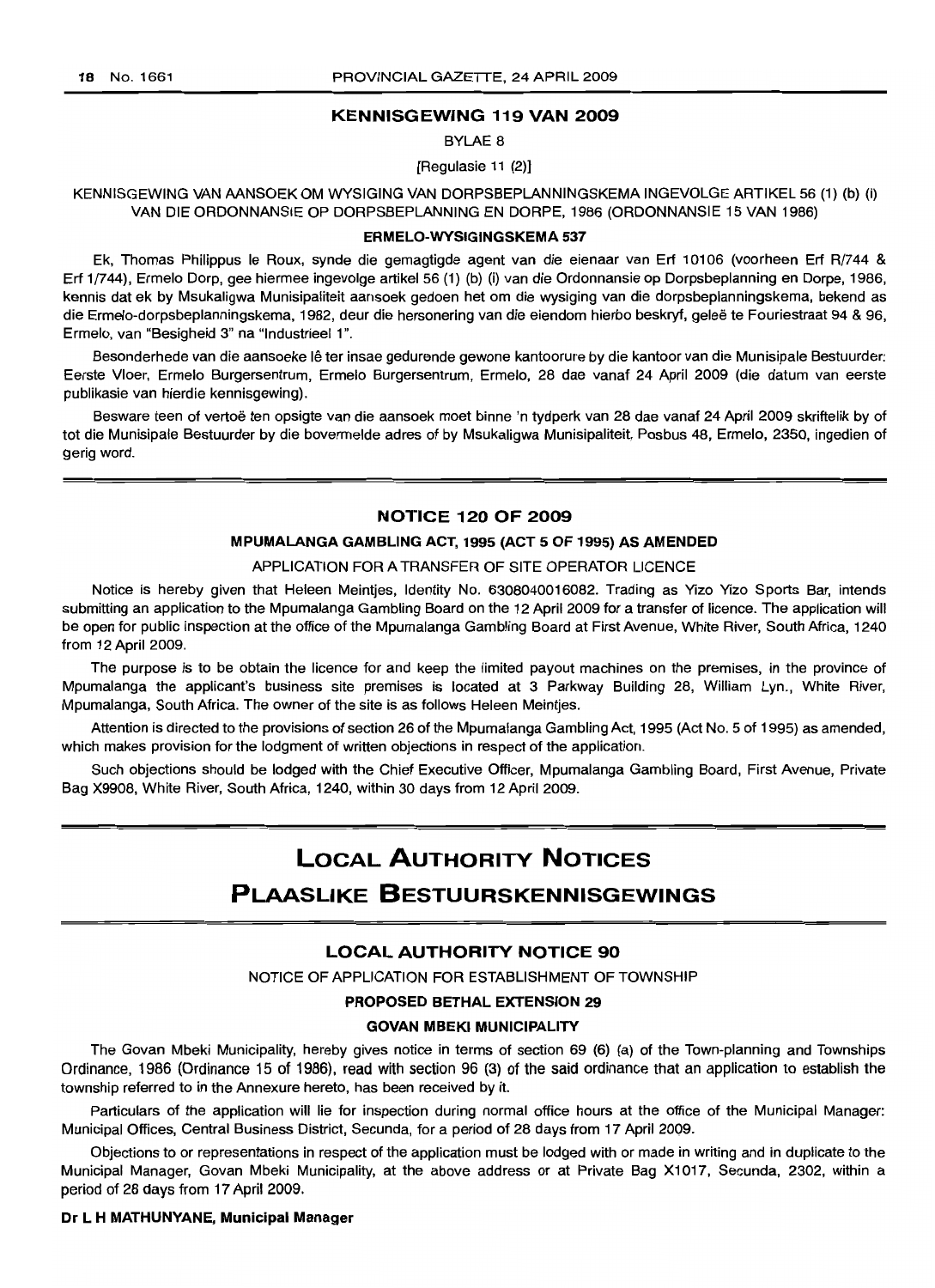#### **ANNEXURE**

Name of township: Bethal Extension 29.

Full name of applicant: R. Hansjie Family Trust.

Number of erven in proposed township:

"Residential 2": 2.

"Industrial 1": 2.

"Public Open Space": 1.

Description of land on which township is to be established: Remaining Extent of Agricultural Holding 13, Bethal Agricultural Holdings, Registration Division I.S., Province of Mpumalanga.

Locality of the proposed township: Adjacent to and east of Station Road, west of and adjacent to Buffel Street, Bethal Extension 8 Township, Approximately 2 km north of Bethal Central Business District.

# **• PLAASLIKE BESTUURSKENNISGEWING 90**

KENNISGEWING VAN AANSOEK OM STIGTING VAN DORP

## **VOORGESTELDE BETHAL UITBREIDING 29**

#### **GOVAN MBEKI MUNISIPALITEIT**

Die Govan Mbeki Munisipaliteit gee hiermee ingevolge artikel 69 (6) (a) van die Ordonnansie op Dorpsbeplanning en Dorpe, 1986 (Ordonnansie 15 van 1986), gelees met artikel 96 (3) van die gemelde Ordonnansie, kennis dat 'n aansoek om die dorp in die Bylae hierby genoem, te stig, deur hom ontvang is.

Besonderhede van die aansoek Ie ter insae gedurende gewone kantoorure by die kantoor van die Munisipale Bestuurder: Munisipale Kantore, Sentrale Besigheidsgebied, Secunda, vir 'n tydperk van 28 dae vanaf 17 April 2009.

Besware teen of vertoë ten opsigte van die aansoek moet binne 'n tydperk van 28 dae vanaf 17 April 2009, skriftelik en in tweevoud by of aan die Munisipale Bestuurder, Govan Mbeki Munisipaliteit by bovermelde adres of by Privaatsak X1017, Secunda, 2302, ingedien of gerig word.

#### **Dr. L H MATHUNYANE, Munisipale Bestuurder**

#### **BYLAE**

Naam van dorp: Bethal Uitbreiding 29.

Volle naam van aansoeker: R. Hansjie Familie Trust.

Aantal erwe in voorgestelde dorp:

"Residensieel 2": 2.

"Nywerheid 1": 2.

"Openbare Oopruimte": 1.

Beskrywing van grond waarop dorp gestig staan te word: Resterende Gedeelte van Landbouhoewe 13, Bethal Landbouhoewes, Registrasie Afdeling I.S., Mpumalanga Provinsie.

Ligging van voorgestelde dorp: Aangrensend aan en oos van Stasieweg, wes van en aangrensend aan Buffelstraat, Bethal Uitbreiding 8 Dorp, ongeveer 2 km noord van Bethal Sentrale Besigheidsgebied.

17-24

## **LOCAL AUTHORITY NOTICE 100**

### **MBOMBELA LOCAL MUNICIPALITY**

## PUBLIC NOTICE CALLING FOR INSPECTION OF FIRST SUPPLEMENTARY VALUATION ROLL AND LODGING OF OBJECTIONS

Notice is hereby given in terms of section 49 (1) (a) (i) of the Local Government: Municipal Property Rates Act, 2004, hereinafter referred to as the "Act" that the first supplementary valuation roll for the financial years 1 July 2009 to 30 June 2013 is open for public inspection at the Mbombela Municipal offices or at website: www.mbombela.gov.za from the 29th April 2009 to 31 May 2009.

An invitation is hereby made in terms of section 49 (1) (a) (ii) of the Act that any owner of the property or other person who so desires should lodge an objection with the Municipal Manager in respect of any matter reflected in, or omitted from, the valuation roll within the above-mentioned period.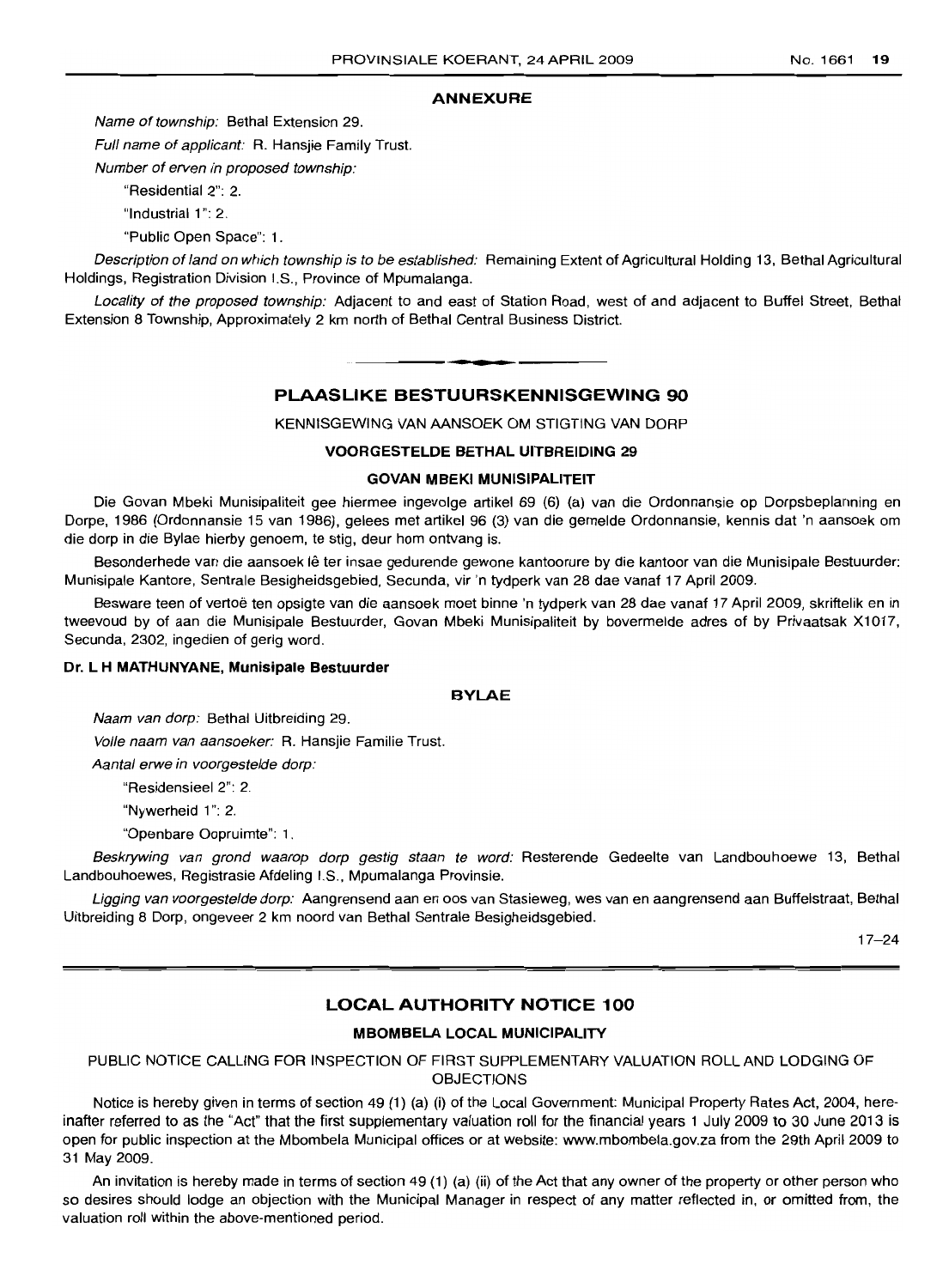Attention is specifically drawn to the fact that an objection must be in relation to a specific individual property and not against the valuation roll as such.

The form for lodging objection is obtainable at the followinq addresses: Nefspruit Civic Centre; White River Civic Centre; Hazyview Municipal Services Centre; Hazyview; KaNyamazane Municipal Services Centre; Matsulu Municipal Services Centre; KaBokweni Municipal Services Centre and downloaded from the website: www.mbombela.gov.za.

The completed forms must be returned to the fallowing addresses: Nelspruit Civic Centre, White River Civic Centre; Hazyview Municipal Services Centre; KaNyamazane Municipal Services Centre; Matsulu Municipal Services Centre and KaBokweni Municipal Services Centre or posted.

NB: The municipality will take no responsibility for late forms posted unless if a registered mail facility has been used, therefore the use of registered mail or courier services is advised. All envelopes should be clearly marked OBJECTION FORM. Facsimiled or E-mailed objection form will not be accepted. Property owners that have not received mailed notices by 29th April 2009 are requested to visit the municipal offices.

For enquiries please telephone: (013) 759-2365/(013) 759-2025/(013) 759-2064.

#### ES. SIBOZA, Acting Municipal Manager

14/04/2009

## LOCAL AUTHORITY NOTICE 101

#### ALBERT LUTHULI MUNICIPALITY

#### PUBLIC NOTICE: CALLING FOR INSPECTION OF SUPPLEMENTARY VALUATION ROLL

Notice is hereby given in terms of section 49 (1) (a) (i) / 78 (2) (a) of the Local Government: Municipal Property Rates Act, 2004 (Act No.6 of 2004), hereinafter referred to as the "Act" that the supplementary valuation roll for the financial years 2008/2009; 2009/2010; 2010/2011; 2011/12 is open for public inspection at the Albert Luthuli Municipality Offices or at our website: www.albertluthuli.gov.za from 24 April 2009 to 24 May 2009.

An invitation is hereby made in terms of section 49 (1) (ii)/78(2) of the Act that any owner of property or other person who so desires should lodge an objection with the Municipal Manager in respect of any matter reflected in, or omitted from, the supplementary valuation roll within the above-mentioned period.

Attention is specifically drawn to fact that an objection must be in relation to a specific individual property and not against the supplementary valuation roll as such.

The form for the lodging of an objection is obtainable at the followinq address: 28 Kerk Street, Carolina, 1185 or our website: www.albertluthuli.gov.za

The completed forms must be returned to the followinq address: 28 Kerk Street, Carolina, 1185.

For enquiries please contact: Mr. A.N. Mavimbela at Tel. (017) 843-1055 or E-mail: mavimbelaan@albertluthuILgov.za

#### Mr. D.R. MANGO, Municipal Manager

## LOCAL AUTHORITY NOTICE 102

#### NELSPRUIT AMENDMENT SCHEME 1545

It is hereby notified in terms of section 57(1) of the Town-planning and Townships Ordinance, 1986, that the Mbombela Local Municipality, approved the amendment of the Nelspruit Town-planning Scheme, 1989, by the rezoning of:

Erf 643, Nelspruit Extension, from "Residential 1" to "Residential 3".

Copies of the Amendment Scheme are filed with the Director, Department of Agriculture and Land Administration, Nelspruit and the office of the Municipal Manager, Civic Centre, Nel Street, Nelspruit, and are open for inspection at all reasonable times.

This amendment scheme is known as the Nelspruit Amendment Scheme 1545 and shall come into operation on the date of publication hereof.

A copy of this notice will be provided in Afrikaans or Siswati to anyone requesting such in writing within 30 days of this notice.

#### ES. SIBOZA, Acting Municipal Manager

Mbombela Local Municipality, PO Box 45, Nelspruit, 1200.